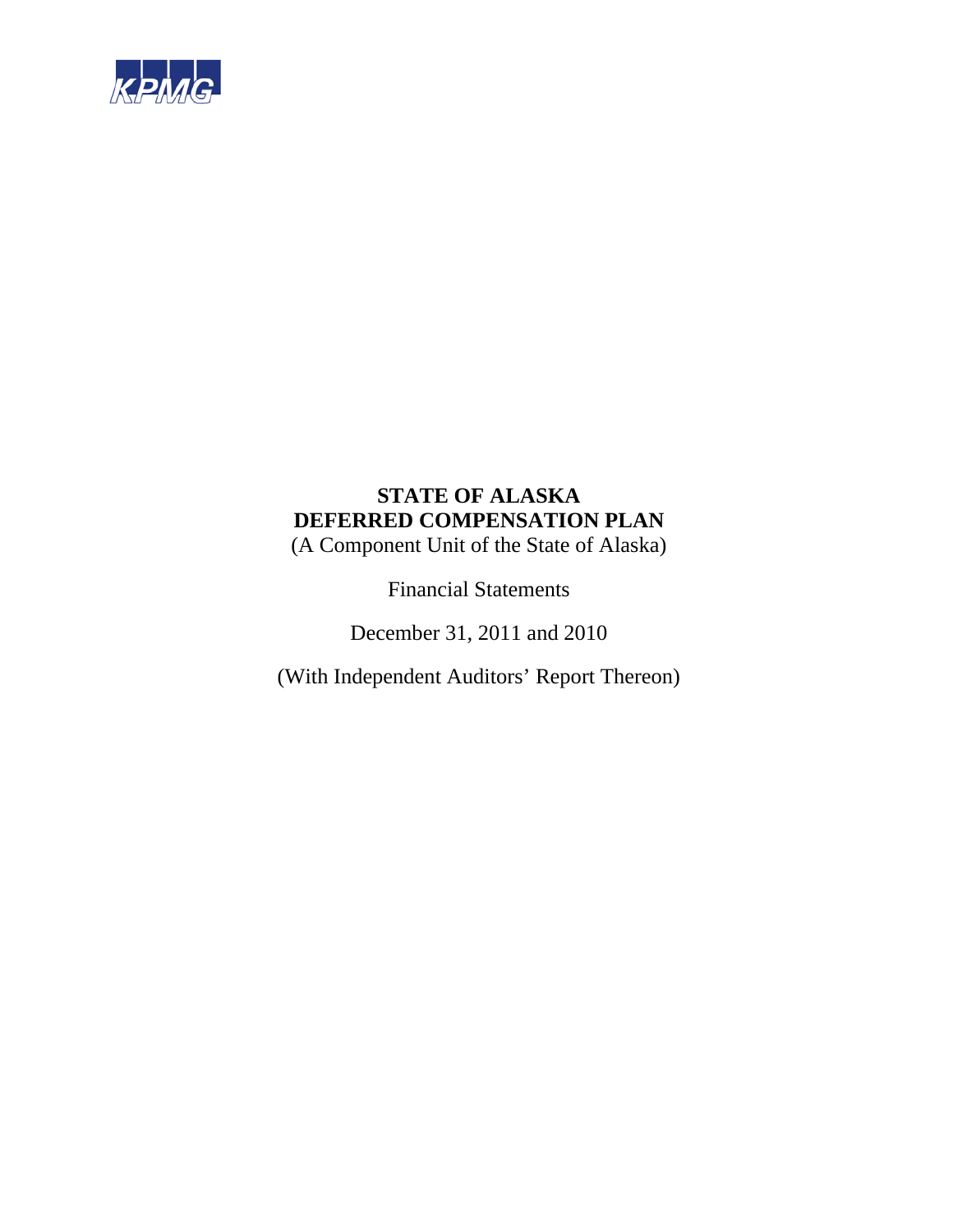### **Table of Contents**

|                                               | Page(s)  |
|-----------------------------------------------|----------|
| Independent Auditors' Report                  |          |
| Management's Discussion and Analysis          | $2 - 6$  |
| <b>Statements of Fiduciary Net Assets</b>     | 7        |
| Statements of Changes in Fiduciary Net Assets | 8        |
| <b>Notes to Financial Statements</b>          | $9 - 26$ |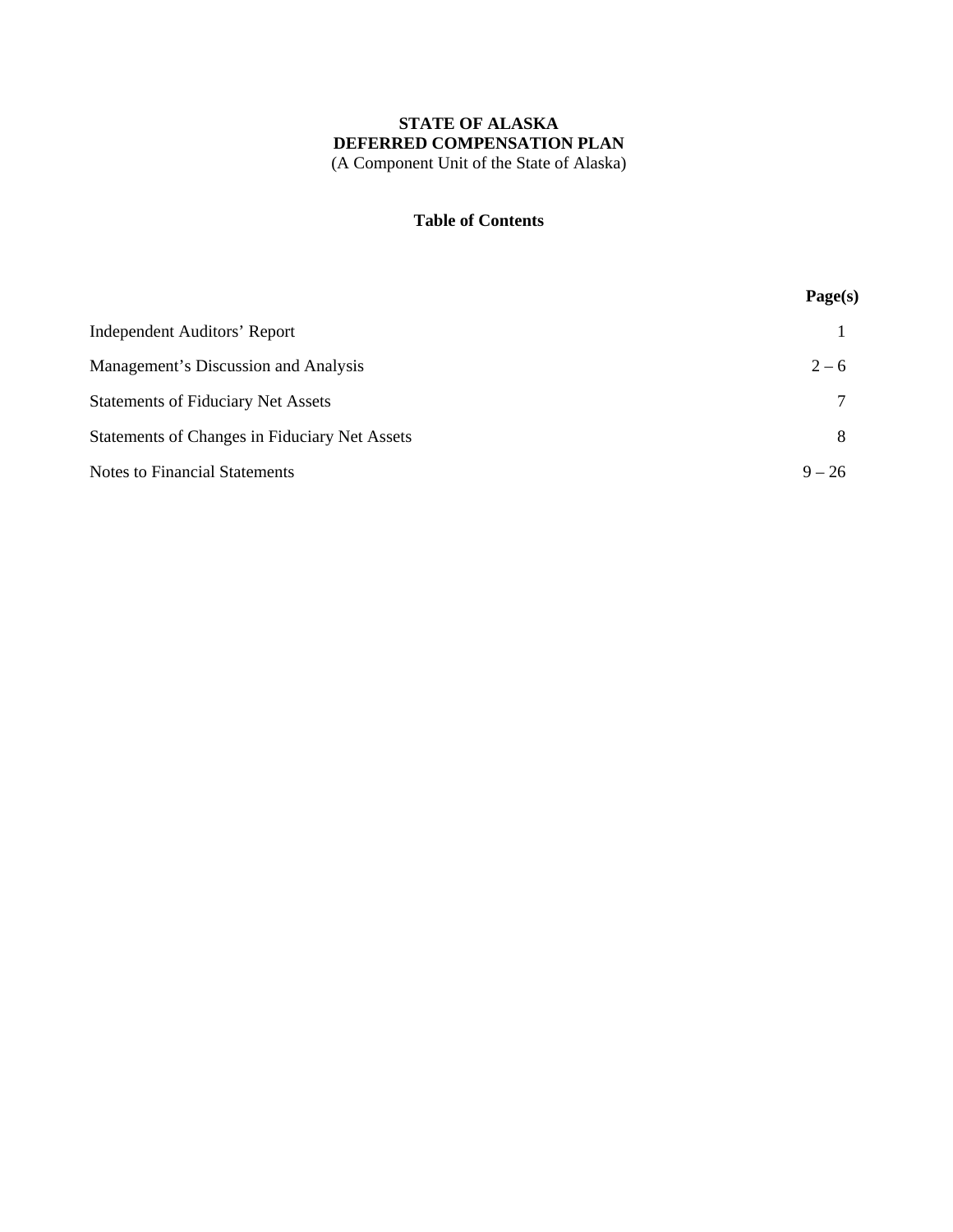

**KPMG LLP**  Suite 600 701 West Eighth Avenue Anchorage, AK 99501

## **Independent Auditors' Report**

The Division of Retirement and Benefits and Members of the Alaska Retirement Management Board State of Alaska Deferred Compensation Plan:

We have audited the accompanying statements of fiduciary net assets of the State of Alaska Deferred Compensation Plan (the Plan), a Component Unit of the State of Alaska, as of December 31, 2011 and 2010, and the related statements of changes in fiduciary net assets for the years then ended. These financial statements are the responsibility of the Plan's management. Our responsibility is to express an opinion on these financial statements based on our audits.

We conducted our audits in accordance with auditing standards generally accepted in the United States of America. Those standards require that we plan and perform the audits to obtain reasonable assurance about whether the financial statements are free of material misstatement. An audit includes consideration of internal control over financial reporting as a basis for designing audit procedures that are appropriate in the circumstances, but not for the purpose of expressing an opinion on the effectiveness of the internal control over financial reporting. Accordingly, we express no such opinion. An audit also includes examining, on a test basis, evidence supporting the amounts and disclosures in the financial statements, assessing the accounting principles used and significant estimates made by management, as well as evaluating the overall financial statement presentation. We believe that our audits provide a reasonable basis for our opinion.

In our opinion, the financial statements referred to above present fairly, in all material respects, the fiduciary net assets of the State of Alaska Deferred Compensation Plan as of December 31, 2011 and 2010, and the changes in fiduciary net assets for the years then ended, in conformity with accounting principles generally accepted in the United States of America.

Management's Discussion and Analysis is not a required part of the financial statements, but is supplementary information required by the Governmental Accounting Standards Board (GASB). We have applied certain limited procedures, which consisted principally of inquiries of management regarding the methods of measurement and presentation of the required supplementary information. However, we did not audit this information and express no opinion on it.

KPMG LLP

October 22, 2012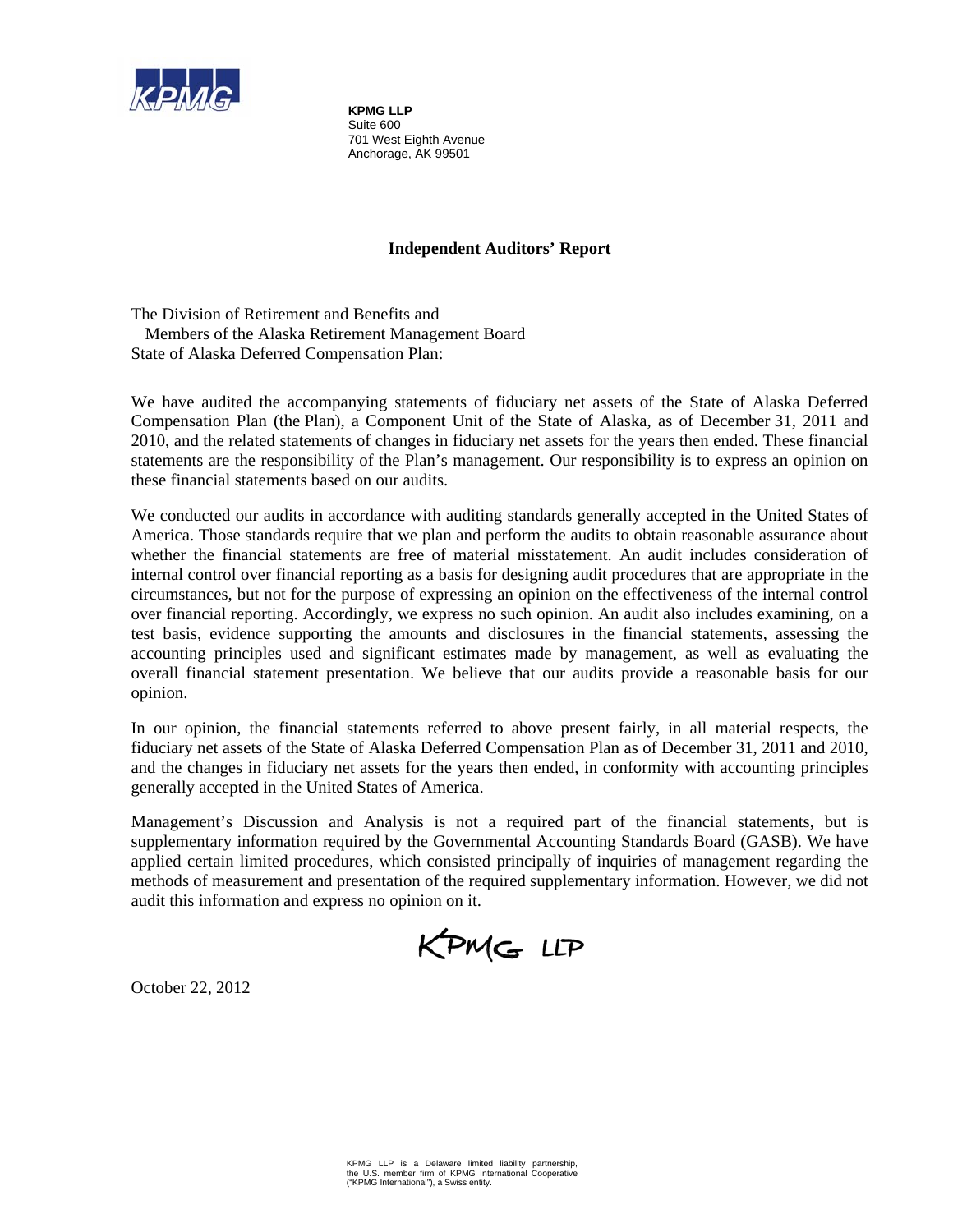Management's Discussion and Analysis

December 31, 2011 and 2010

This section presents management's discussion and analysis (MD&A) of the State of Alaska Deferred Compensation Plan's (the Plan) financial position and performance for the fiscal years ended December 31, 2011 and 2010. This section is presented as a narrative overview and analysis. Please read the MD&A in conjunction with the financial statements and notes to financial statements to better understand the financial condition and performance of the Plan during the fiscal years ended December 31, 2011 and 2010.

### **Financial Highlights**

- Plan net assets held in trust for benefits increased by \$18.0 million during calendar year 2011.
- Plan participant contributions increased by \$.7 million during calendar year 2011.
- The Plan earned net investment income of \$15 million in calendar year 2011.
- Benefits paid to participants and purchases of annuity contracts were roughly equal in dollar amount between calendar year 2010 and 2011.

#### **Overview of the Financial Statements**

This discussion and analysis is intended to serve as an introduction to the Plan's financial statements. The Plan's financial statements are comprised of three components: (1) statement of fiduciary net assets, (2) statement of changes in fiduciary net assets, and (3) notes to financial statements.

*Statement of Fiduciary Net Assets* – This statement presents information regarding the Plan's assets, liabilities, and resulting net assets held in trust for individuals. These statements reflect the Plan's investments at fair market value and receivables less liabilities at December 31, 2011 and 2010.

*Statement of Changes in Fiduciary Net Assets* – This statement presents how the Plan's net assets held in trust for individuals changed during the calendar years ended December 31, 2011 and 2010. This statement presents contributions by participants along with net investment income during the period from individual participant-directed investing activities. Deductions for benefits paid, purchases of annuity contracts, and administrative expenses are also presented.

The above statements represent resources available for investment and payment of benefits and expenses as of calendar year-end, and the sources and uses of those funds during the calendar years 2011 and 2010.

*Notes to Financial Statements* – The notes to financial statements are an integral part of the financial statements and provide additional detailed information and schedules that are essential to a full understanding of the Plan's financial statements.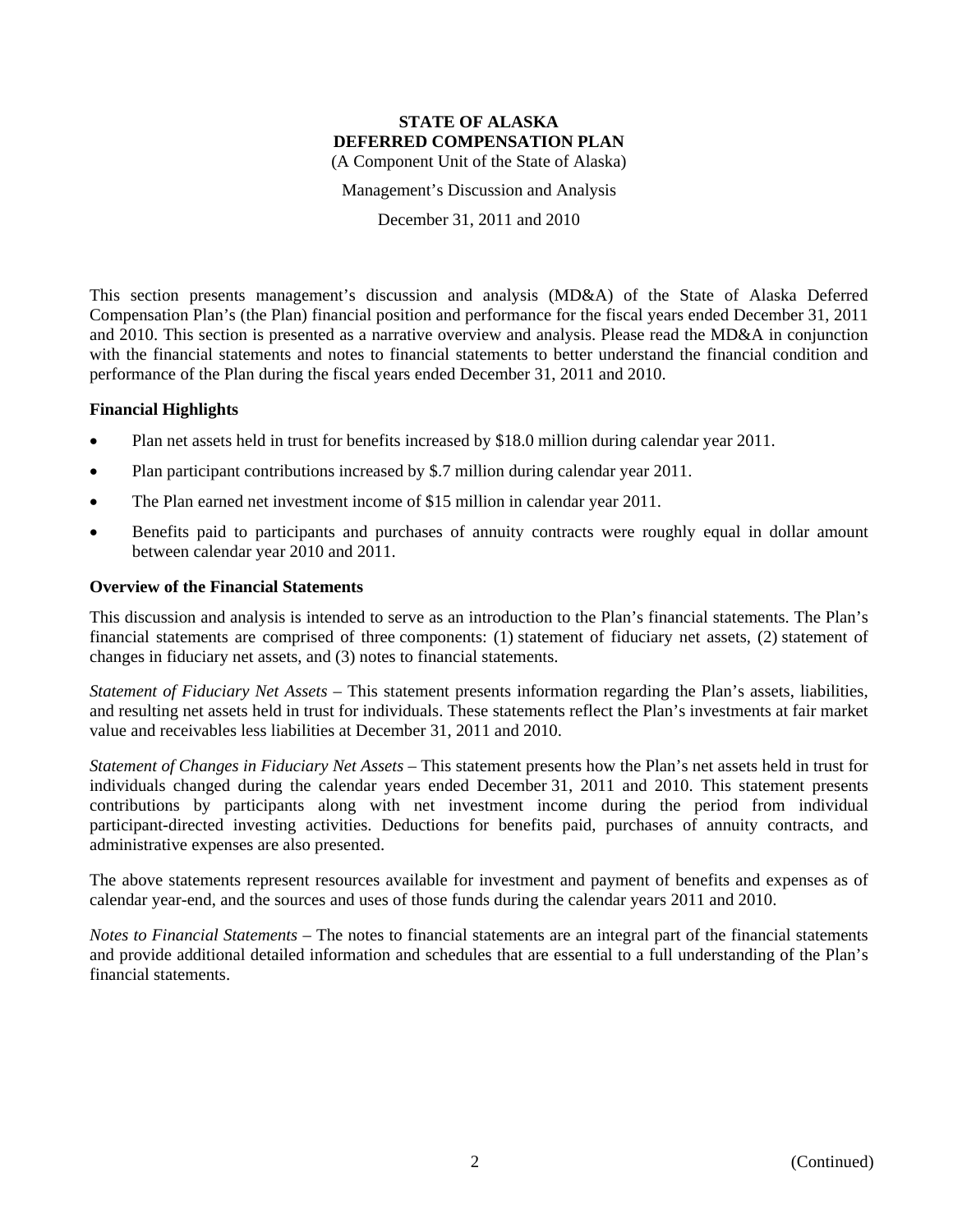Management's Discussion and Analysis

December 31, 2011 and 2010

## **Condensed Financial Information**

| <b>Net assets</b>           |    |         |         |                     |               |                |
|-----------------------------|----|---------|---------|---------------------|---------------|----------------|
|                             |    |         |         | Increase (decrease) |               |                |
| <b>Description</b>          |    | 2011    | 2010    | Amount              | Percentage    | 2009           |
|                             |    |         |         |                     |               | (In thousands) |
| Assets:                     |    |         |         |                     |               |                |
| Participant contributions   |    |         |         |                     |               |                |
| receivable                  | \$ | 1,857   | 3.016   | (1,159)             | $(38.4)\%$ \$ | 2,667          |
| Investments, at fair value: |    | 599,602 | 580,451 | 19,151              | 3.3           | 519,228        |
| Total assets                |    | 601,459 | 583,467 | 17,992              | 3.1           | 521,895        |
| Liabilities:                |    |         |         |                     |               |                |
| Accrued expenses            |    | 149     | 119     | 30                  | 25.2          | 203            |
| <b>Total liabilities</b>    |    | 149     | 119     | 30                  | 25.2          | 203            |
| Net assets                  | \$ | 601,310 | 583,348 | 17,962              | 3.1%<br>-\$   | 521,692        |

| <b>Changes in net assets</b>                |    |         |         |                     |            |  |                |
|---------------------------------------------|----|---------|---------|---------------------|------------|--|----------------|
|                                             |    |         |         | Increase (decrease) |            |  |                |
| <b>Description</b>                          |    | 2011    | 2010    | Amount              | Percentage |  | 2009           |
|                                             |    |         |         |                     |            |  | (In thousands) |
| Net assets, beginning of year<br>Additions: | \$ | 583,348 | 521,692 | 61,656              | 11.8% \$   |  | 442,042        |
| Contributions                               |    | 39,707  | 38,850  | 857                 | 2.2        |  | 35,597         |
| Net investment income                       |    | 15,066  | 59,471  | (44, 405)           | (74.7)     |  | 71,552         |
| Total additions                             |    | 54,773  | 98,321  | (43,548)            | (44.3)     |  | 107,149        |
| Deductions:                                 |    |         |         |                     |            |  |                |
| Benefits paid to participants and           |    |         |         |                     |            |  |                |
| purchases of annuity contracts              |    | 33,916  | 33,883  | 33                  | 0.1        |  | 25,080         |
| Administrative expenses                     |    | 2,895   | 2,782   | 113                 | 4.1        |  | 2,419          |
| Total deductions                            |    | 36,811  | 36,665  | 146                 | 0.4        |  | 27,499         |
| Increase in net assets                      |    | 17,962  | 61,656  | (43,694)            | (70.9)     |  | 79,650         |
| Net assets, end of year                     | \$ | 601,310 | 583,348 | 17,962              | 3.1% \$    |  | 521,692        |

### **Financial Analysis of the Plan**

The statement of fiduciary net assets as of December 31, 2011 and 2010 show net assets held in trust for individuals of \$601.3 million and \$583.3 million, respectively. The entire amount is available to pay benefits to participants and their beneficiaries, as well as administrative costs.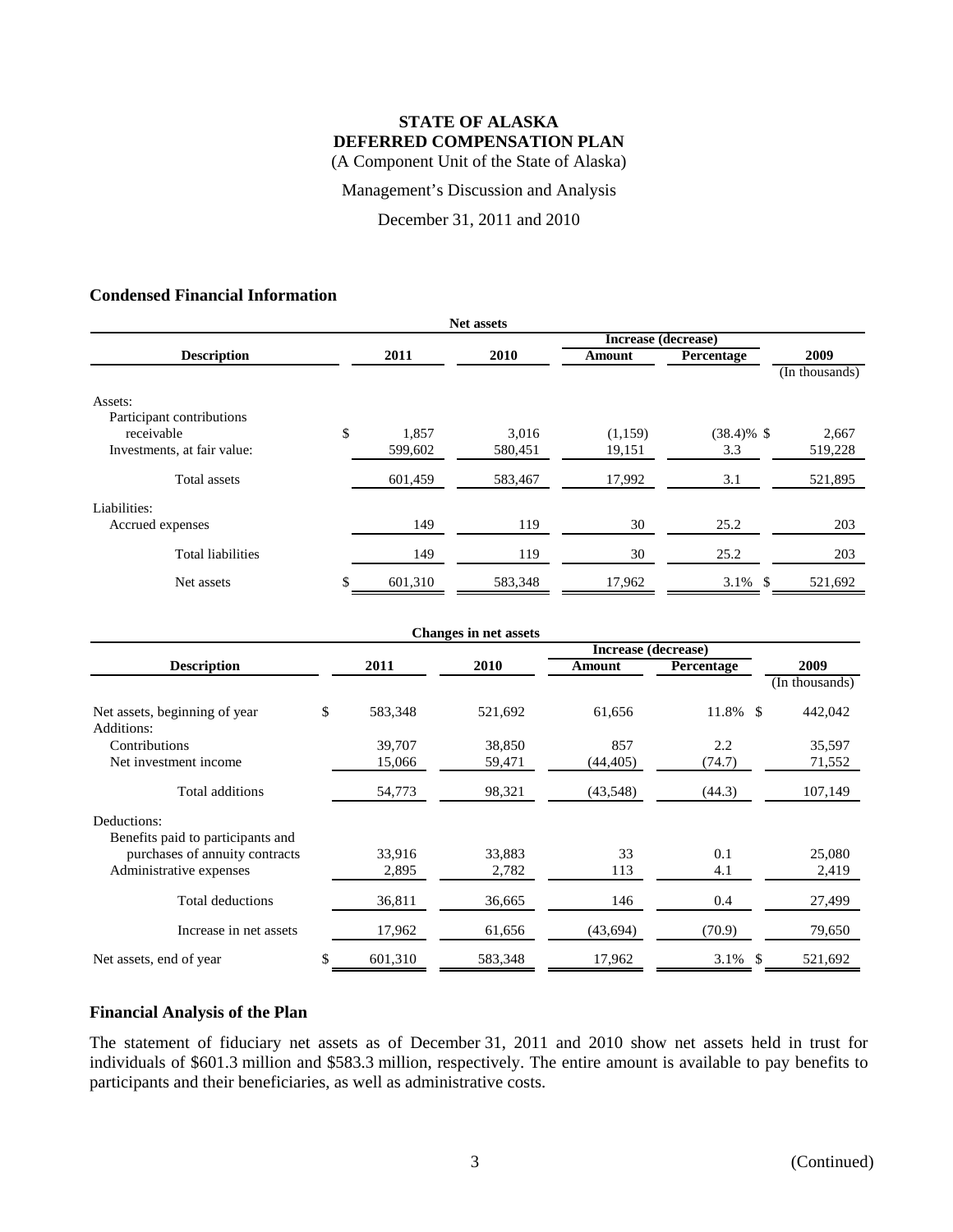Management's Discussion and Analysis

December 31, 2011 and 2010

These amounts represent an increase in plan net assets held in trust for individuals of \$18.0 million or 3.1% from calendar year 2010 to 2011 and an increase of \$61.7 million or 11.8% from calendar year 2009 to 2010.

#### **Contributions and Investment Income**

Additions to the Plan are accumulated through a combination of plan participant contributions and investment income (loss) as follows:

|                            | <b>Additions (reductions)</b> |        |                     |                   |                |
|----------------------------|-------------------------------|--------|---------------------|-------------------|----------------|
|                            |                               |        | Increase (decrease) |                   |                |
|                            | 2011                          | 2010   | Amount              | <b>Percentage</b> | 2009           |
|                            |                               |        |                     |                   | (In thousands) |
| Participant contributions  | 39.568                        | 38,850 | 718                 | 1.8               | 35,463         |
| Transfers in contributions | 139                           |        | 139                 | 100.0             | 134            |
| Net investment income      | 15,066                        | 59.471 | (44, 405)           | (74.7)            | 71,552         |
| Total                      | 54.773                        | 98.321 | (43,548)            | $(44.3)\%$ \$     | 107,149        |

The Plan's participant contributions increased from \$38.9 million in calendar year 2010 to \$39.6 million in calendar year 2011, an increase of less than \$1 million or 1.8%. Plan's participant contributions increased from \$35.5 million in calendar year 2009 to \$38.9 million in calendar year 2010, an increase of \$3.3 million or 9.1%. Changes in contributions are attributable to changes in elected deferrals per employee in the Plan.

The Plan's net investment income continued to be positive in calendar year 2011, though not as strong as in calendar year 2010. Net investment income was down \$44.4 million or 74.7% from amounts recorded in calendar year 2010. Net investment income decreased in calendar year 2010 by \$12.1 million when compared to amounts recorded in calendar year 2009.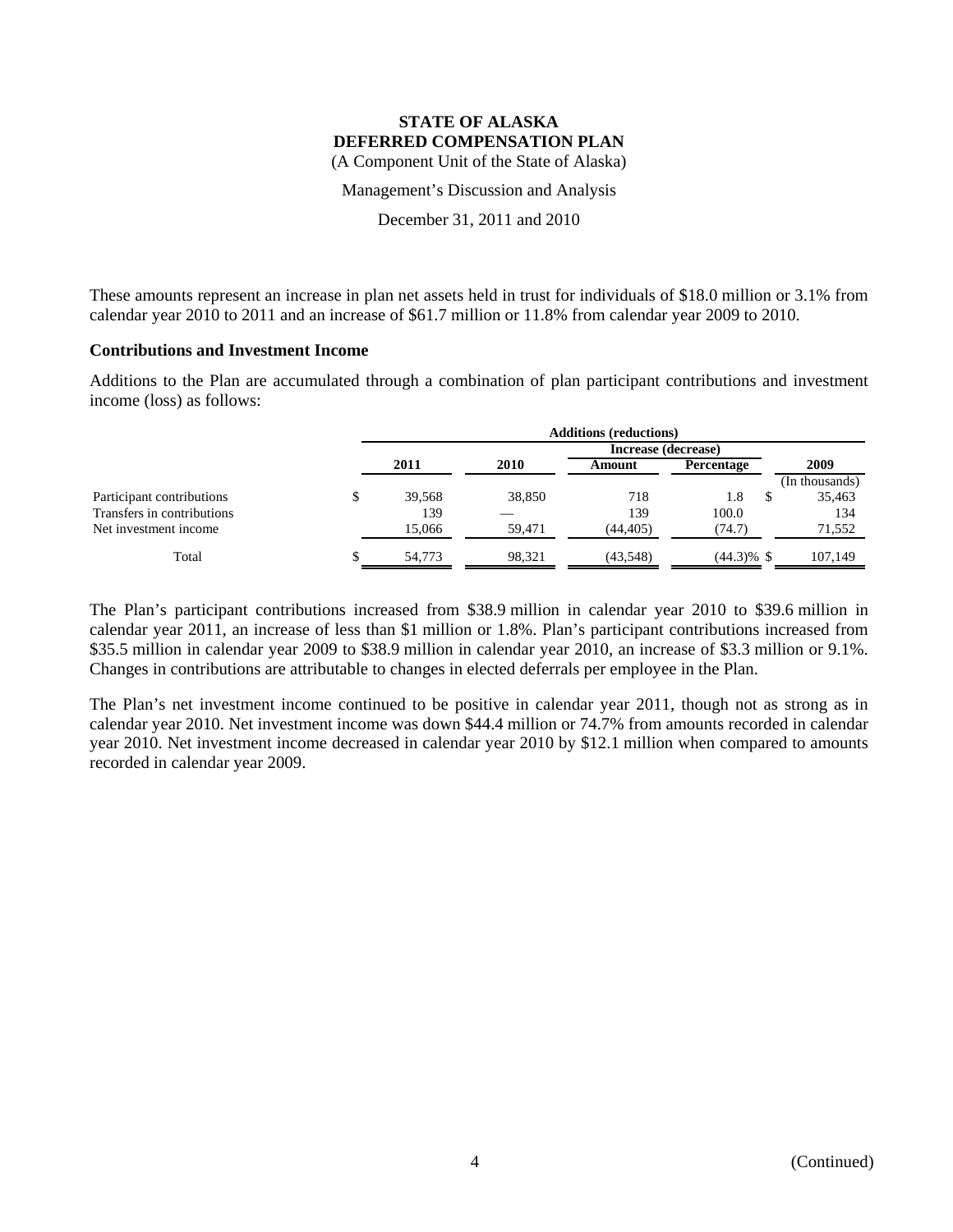Management's Discussion and Analysis

December 31, 2011 and 2010

The Plan's investment rate of rate of returns at December 31, are as follows:

|                                                 | 2011          | 2010          |
|-------------------------------------------------|---------------|---------------|
|                                                 | 1-Year actual | 1-Year actual |
| Alaska Balanced Trust                           | 4.43%         | 9.98%         |
| Alaska Long-Term Balanced Trust                 | 2.18          | 12.18         |
| Alaska Target Date Retirement 2010 Trust        | 2.40          | 10.88         |
| Alaska Target Date Retirement 2015 Trust        | 1.78          | 12.02         |
| Alaska Target Date Retirement 2020 Trust        | 1.23          | 12.83         |
| Alaska Target Date Retirement 2025 Trust        | 0.68          | 13.63         |
| Alaska Target Date Retirement 2030 Trust        | 0.13          | 13.91         |
| Alaska Target Date Retirement 2035 Trust        | (0.46)        | 14.38         |
| Alaska Target Date Retirement 2040 Trust        | (0.52)        | 14.39         |
| Alaska Target Date Retirement 2045 Trust        | (0.55)        | 14.38         |
| Alaska Target Date Retirement 2050 Trust        | (0.47)        | 14.32         |
| Alaska Target Date Retirement 2055 Trust        | (0.48)        | 14.31         |
| <b>Brandes International Equity Fund</b>        | (10.87)       | 5.49          |
| Government/Credit Bond Index Fund               | 8.55          | 6.39          |
| Interest Income Fund                            | 3.67          | 4.10          |
| Intermediate Bond Fund                          | 5.92          | 4.81          |
| Long US Treasury Bond Index Fund                | 29.85         | 9.27          |
| <b>RCM Socially Responsible Investment Fund</b> | (0.95)        | 13.11         |
| Russell 3000 Index Fund                         | 1.14          | 16.86         |
| S&P 500 Index Fund                              | 2.19          | 15.22         |
| SSgA Global Balanced Fund                       | (0.89)        | 10.76         |
| <b>State Street Money Market Fund</b>           | 0.01          | 0.01          |
| T. Rowe Price US Small Cap Trust                | 0.06          | 32.43         |
| US Real Estate Investment Trust Index Fund      | 9.17          | 27.67         |
| <b>US TIPS Index Fund</b>                       | 13.42         | 6.13          |
| World Equity Ex-US Index Fund                   | (13.66)       | 10.88         |
| World Government Bond Ex-US Index Fund          | 5.19          | 5.07          |

The Hartford Equity Fund and Hartford Bond Fund have both been closed to participant use since 1986. Because of the closed nature of the funds, a rate of return on a fully comparable basis is not provided. However, both funds closely mirror funds generally of the same asset composition description that are actively available.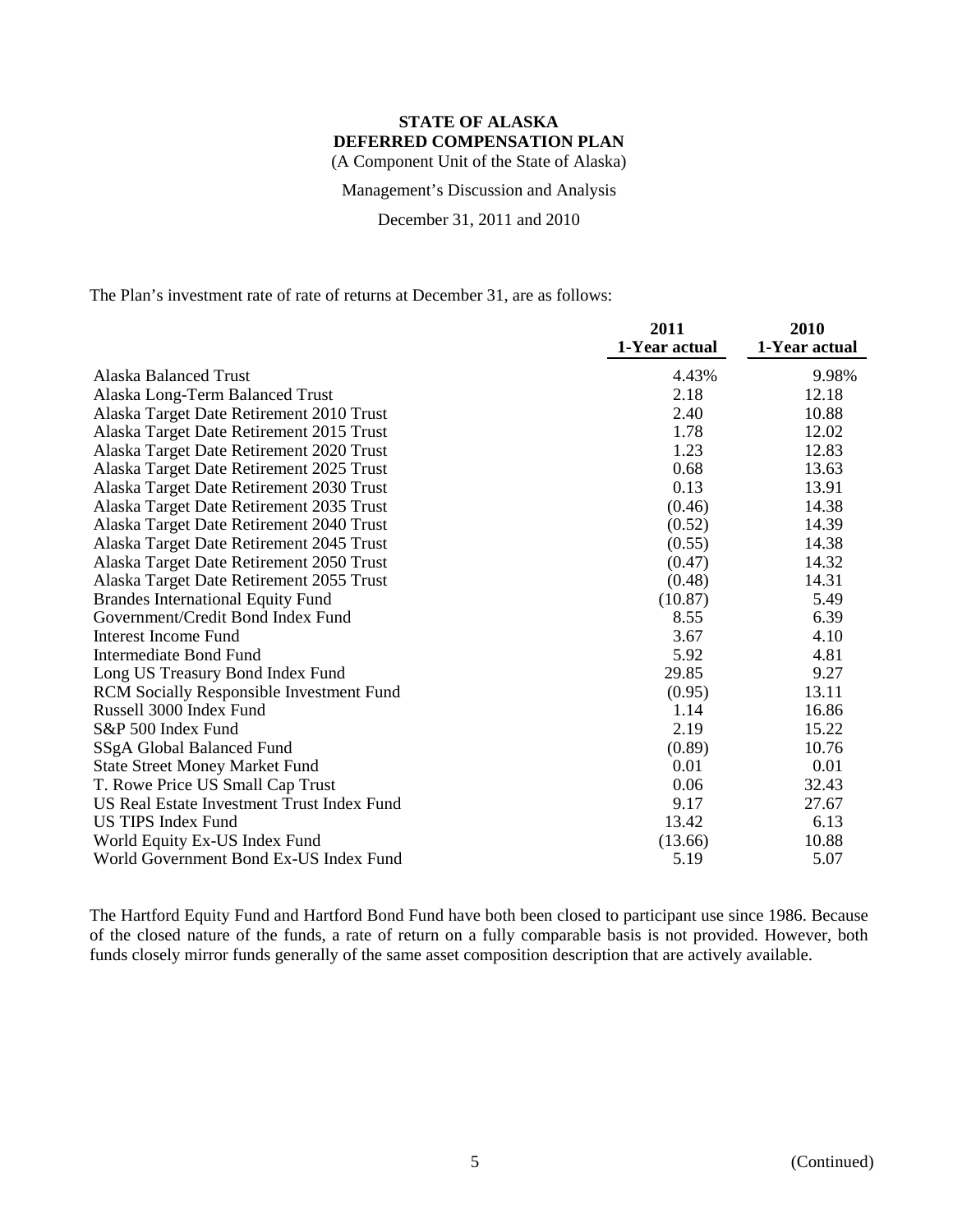Management's Discussion and Analysis

December 31, 2011 and 2010

### **Benefits and Other Deductions**

The primary deductions to the Plan are the payment of benefits and purchases of annuity contracts. Benefit payments and administrative expenses were as follows:

|                                   |   | <b>Deductions</b> |        |                     |            |                |
|-----------------------------------|---|-------------------|--------|---------------------|------------|----------------|
|                                   |   |                   |        | Increase (decrease) |            |                |
|                                   |   | 2011              | 2010   | Amount              | Percentage | 2009           |
|                                   |   |                   |        |                     |            | (In thousands) |
| Benefits paid to participants and |   |                   |        |                     |            |                |
| purchases of annuity contracts    | S | 33.916            | 33,883 | 33                  | $0.1\%$    | 25,080         |
| Administrative expenses           |   | 2,895             | 2,782  | 113                 | 4.1        | 2,419          |
| Total                             |   | 36,811            | 36.665 | 146                 | 0.4%       | 27,499         |

The Plan's benefits paid to participants and purchases of annuity contracts in calendar year 2011 increased \$33 thousand or 0.1% from calendar year 2010 and increased \$8.8 million or 35.1% from calendar year 2009 to 2010.

The Plan had administrative expenses of \$2.9 million in 2011 compared to \$2.8 million in 2010 an increase of \$113 thousand or 4.1%. Administrative expenses in calendar year 2010 increased by \$363 thousand or 15.0%.

#### **Fiduciary Responsibilities**

The Alaska Retirement Management Board, the plan administrator, and the Commissioner of Administration are co-fiduciaries of the Plan.

The Plan's assets can only be used for the exclusive benefit of the Plan's participants, beneficiaries, and alternate payees.

#### **Request for Information**

This financial report is designed to provide a general overview for those parties interested in the Plan's finances. Questions concerning any of the information provided in this financial report or requests for additional information should be addressed to:

State of Alaska Deferred Compensation Plan Division of Retirement and Benefits, Accounting Section PO Box 110203 Juneau, Alaska 99811-0203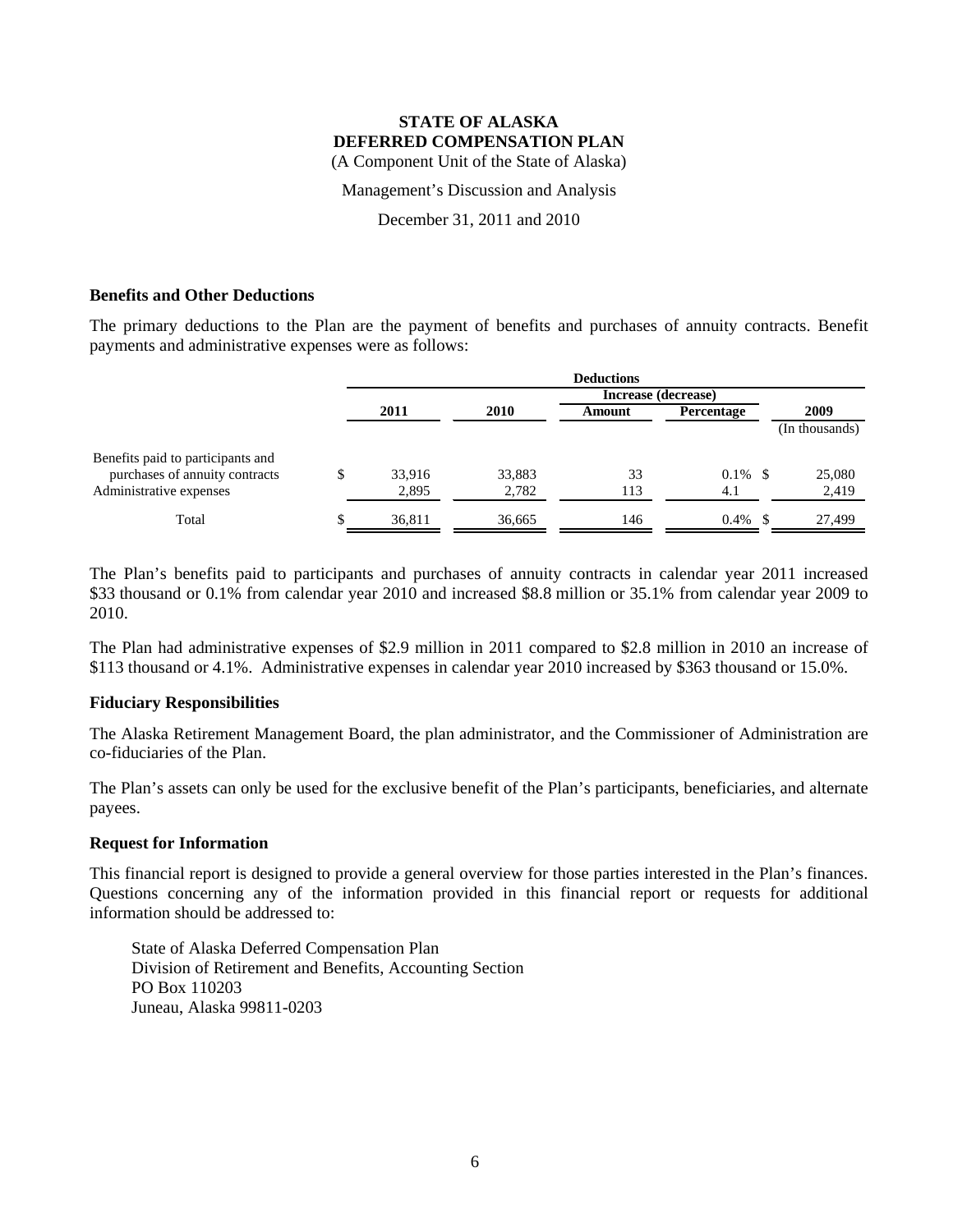Statements of Fiduciary Net Assets

December 31, 2011 and 2010

(In thousands)

|                                                                                                                                          | 2011              | 2010             |
|------------------------------------------------------------------------------------------------------------------------------------------|-------------------|------------------|
| Assets:<br>Participant contributions receivable                                                                                          | \$<br>1,857       | 3,016            |
| Investments:<br>Collective investment funds, at fair value:                                                                              |                   |                  |
| Participant directed<br>Money market fund – nonparticipant directed                                                                      | 358,742<br>366    | 360,154<br>422   |
|                                                                                                                                          | 359,108           | 360,576          |
| Interest income fund, participant directed:<br>Synthetic investment contracts, at fair value<br>Cash and cash equivalents, at fair value | 173,276<br>14,173 | 163,769<br>9,990 |
|                                                                                                                                          | 187,449           | 173,759          |
| Ownership of pooled investment funds, participant directed,<br>at fair value                                                             | 53,044            | 46,116           |
| Total investments                                                                                                                        | 599,601           | 580,451          |
| Total assets                                                                                                                             | 601,458           | 583,467          |
| Accrued expenses                                                                                                                         | 149               | 119              |
| Fiduciary net assets                                                                                                                     | 601,309           | 583,348          |

See accompanying notes to financial statements.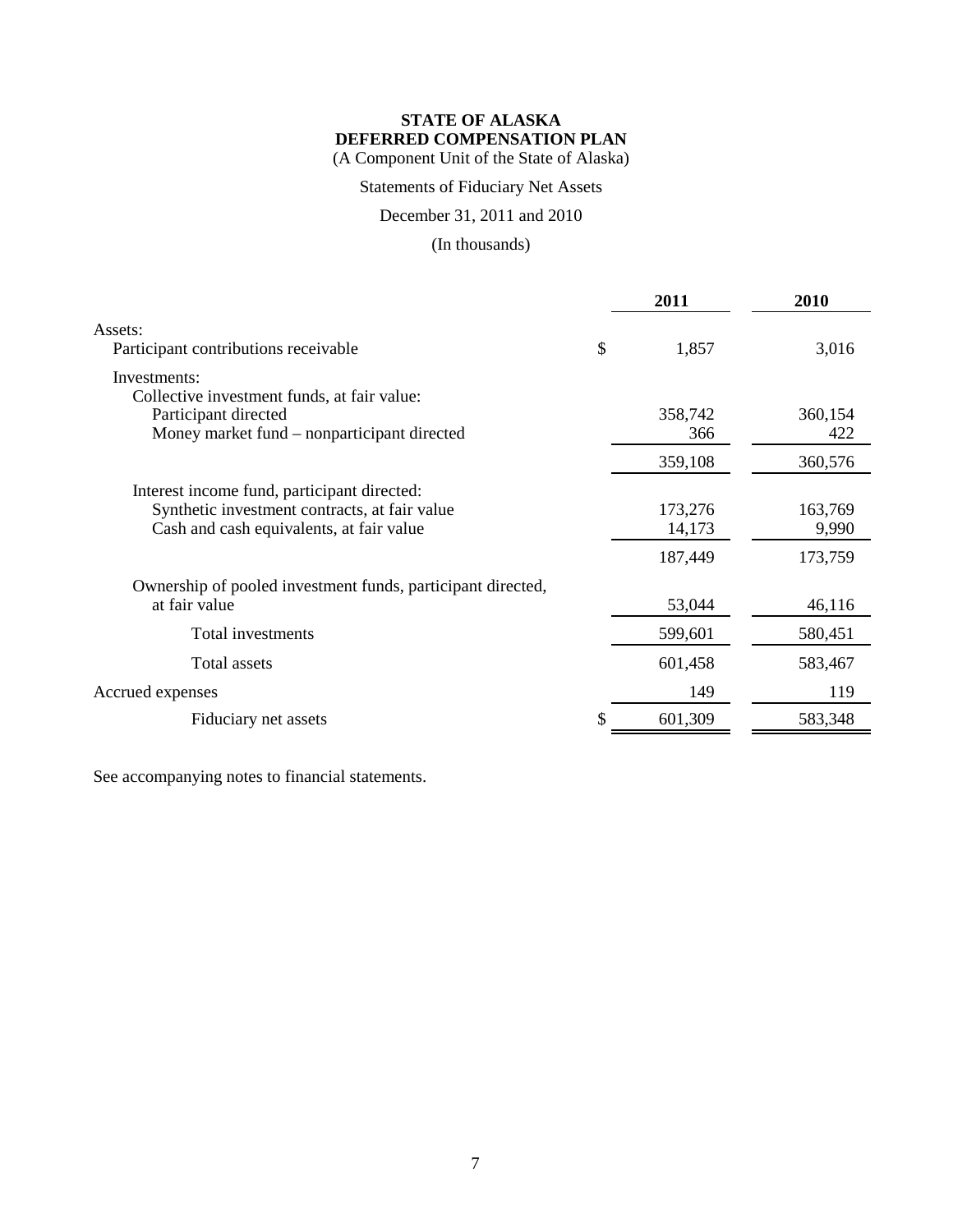(A Component Unit of the State of Alaska)

## Statements of Changes in Fiduciary Net Assets

Years ended December 31, 2011 and 2010

(In thousands)

|                                                                                                            | 2011                | 2010            |
|------------------------------------------------------------------------------------------------------------|---------------------|-----------------|
| Additions:<br>Participant contributions<br><b>Transfers</b> In                                             | \$<br>39,568<br>139 | 38,850          |
| Total contributions                                                                                        | 39,707              | 38,850          |
| Investment income:<br>Net appreciation in fair value of investments<br>Interest income                     | 9,164<br>5,902      | 53,212<br>6,259 |
| Net investment income                                                                                      | 15,066              | 59,471          |
| Total additions                                                                                            | 54,773              | 98,321          |
| Deductions:<br>Benefits paid to participants and purchases of annuity contracts<br>Administrative expenses | 33,916<br>2,895     | 33,883<br>2,782 |
| Total deductions                                                                                           | 36,811              | 36,665          |
| Net increase in fiduciary net assets                                                                       | 17,962              | 61,656          |
| Net assets, beginning of year                                                                              | 583,348             | 521,692         |
| Net assets, end of year                                                                                    | \$<br>601,310       | 583,348         |

See accompanying notes to financial statements.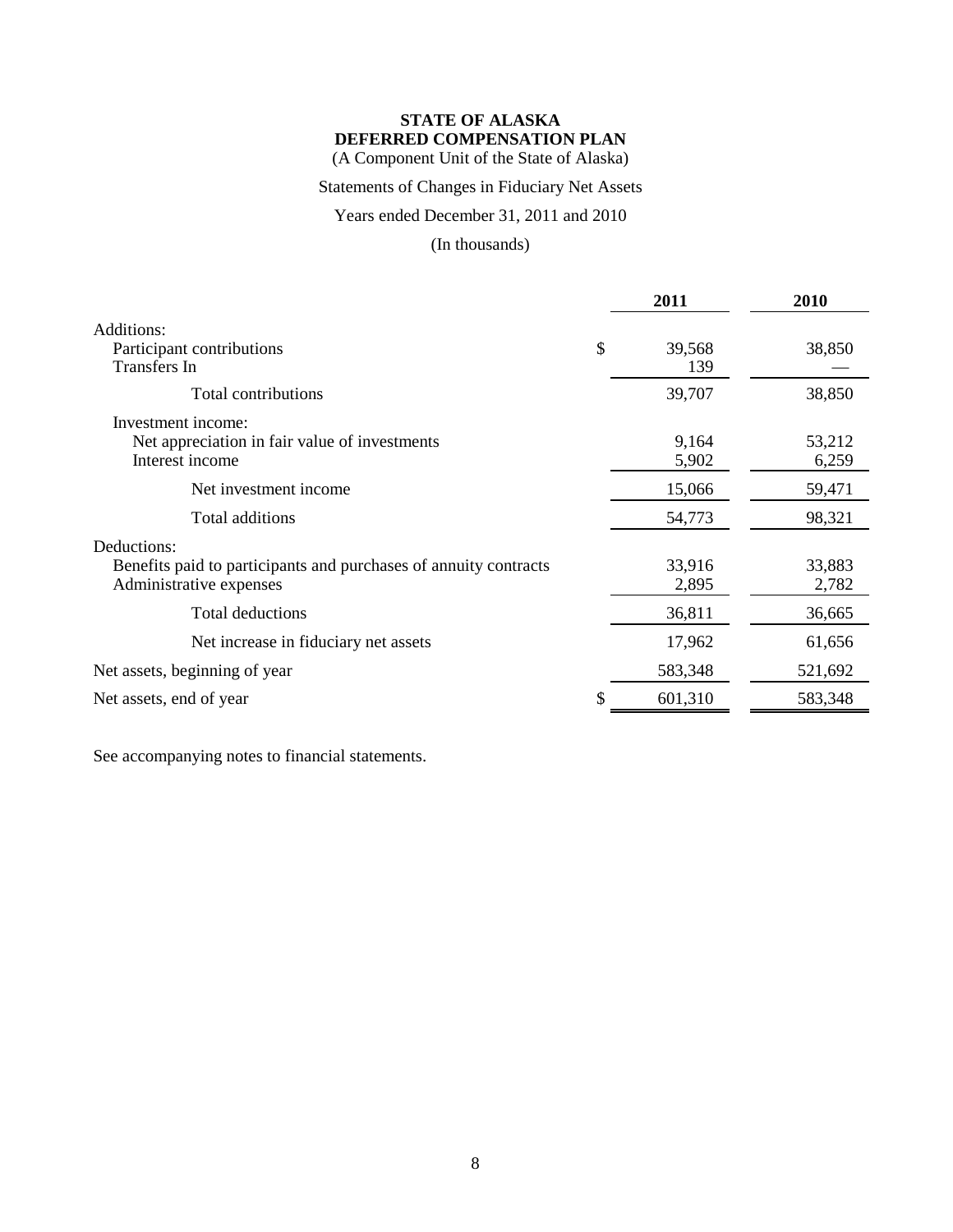Notes to Financial Statements

December 31, 2011 and 2010

### **(1) Description**

The following description of the State of Alaska Deferred Compensation Plan (the Plan), a defined contribution plan, is provided for general information purposes only. Participants should refer to the plan document for more complete information.

### *General*

The Plan was created by State of Alaska (the State) Statutes issued May 31, 1974, and was most recently amended effective March 1, 2006. It is a deferred compensation plan under Section 457 of the Internal Revenue Code and is available to all permanent and long-term nonpermanent employees and elected officials of the State and, with the March 1, 2006 amendment, members of State boards and commissions. Participants in the Plan authorize the State to reduce their current salary or compensation so that they can receive the amount deferred at a later date. The deferred compensation is not available to participants until termination, retirement, death, or an unforeseeable emergency, within the definition allowed by the applicable Internal Revenue Code. As of December 31, 2011 and 2010, the Plan had approximately 9,800 and 9,300 participants, respectively.

As a result of the passage of The Small Business Job Protection Act of 1996 (SBJPA), all amounts deferred, including amounts deferred before the effective date of the new law under an eligible 457 plan must be held in a trust for the exclusive benefit of employees and beneficiaries. This law repealed the requirement that a Section 457 plan sponsored by a government be solely the property of the employer, subject only to the claims of the employer's general creditors. The trust requirement generally applies to assets and income held by a plan on and after the date of enactment of the SBJPA. For any plan in existence on the date of enactment of the SBJPA, a trust need not be established before January 1, 2000.

As to the Plan, the plan document was amended effective January 1, 1997 to recognize and establish the trust requirement for the Plan. The formal trust documents were completed by December 31, 1998.

The plan document was completely restated effective January 1, 2002 for compliance with the Economic Growth and Tax Relief Reconciliation Act of 2001 and most recently amended March 1, 2006.

The Division of Retirement and Benefits is responsible for plan administration and record-keeping. The Alaska Retirement Management Board (the Board) is responsible for the specific investment of moneys in the Plan.

#### *Contributions*

During 2011 and 2010, plan participants could contribute a minimum of \$50 a month (\$600 per year). In 2011 and 2010, the maximum amount that could be deferred in a year was \$16,500 for participants under age 50 and \$22,000 for participants who are age 50 and greater. However, for each of the participant's last three calendar years ending prior to normal retirement age, a "catch-up limitation" applies, which allows larger contributions (up to \$33,000 in 2011 and 2010). Participants vest automatically in all of their contributions and earnings on those contributions.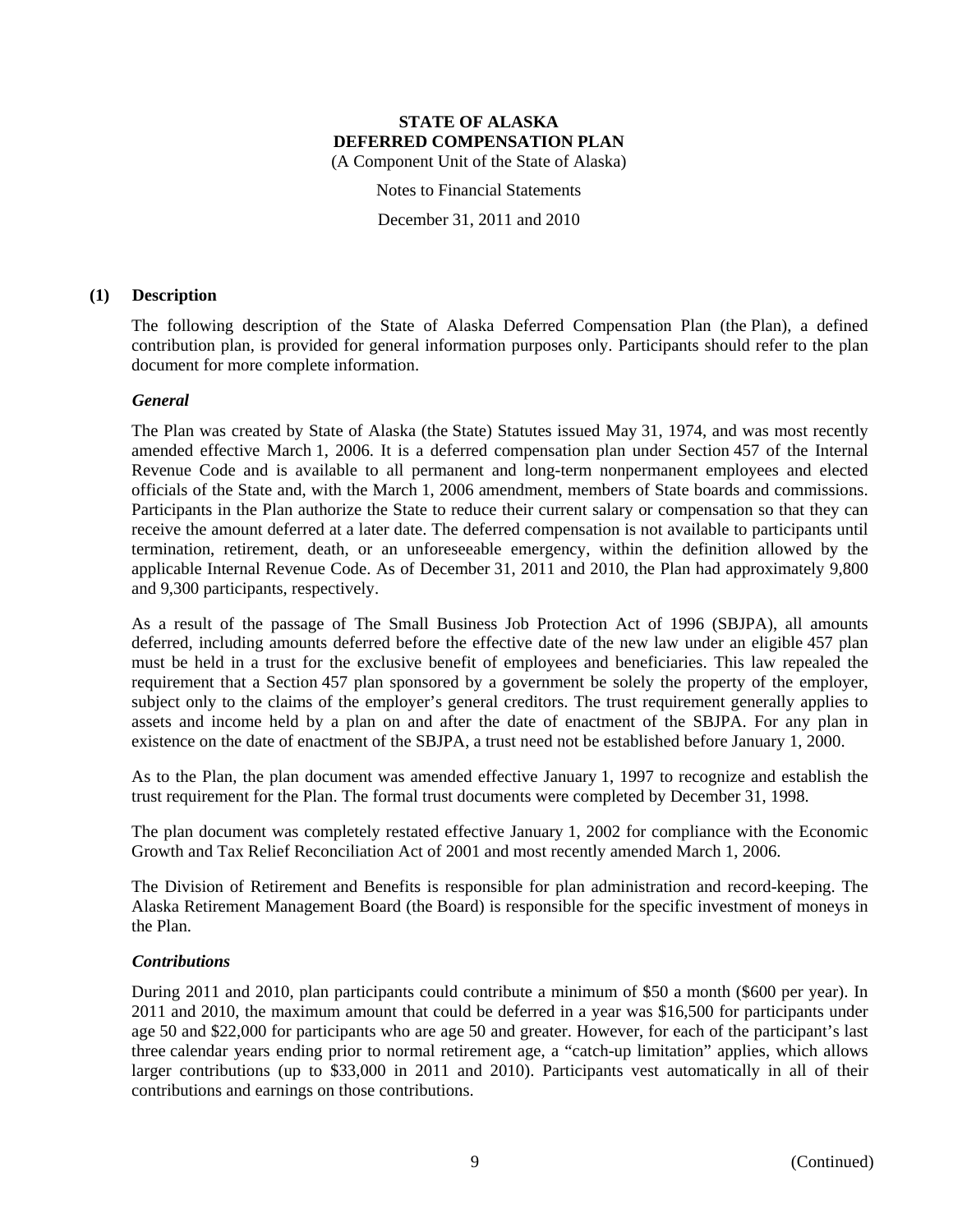(A Component Unit of the State of Alaska)

Notes to Financial Statements

December 31, 2011 and 2010

### **(1) Description (cont.)**

### *Participant Accounts*

Participant accounts are self-directed with respect to investment options. Each participant designates how his or her contribution is to be allocated among the investment options. Each participant's account is credited with the participant's contributions and the appreciation or depreciation in unit value for the investment funds.

A record-keeping/administrative fee is deducted monthly from each participant's account, applied pro rata to all the funds the member participates in. This fee is for all costs incurred by the record-keeper and by the State. The investment management fees are netted out of the funds' performance.

At December 31, 2011, participants had the following investment options:

### **Collective Investment Funds**

*Equity Fund* – this fund invests in diversified common stocks of high-quality growth companies for long-term capital growth with income a secondary consideration. This investment option is only available to participants whose contributions were originally invested with the Hartford Life Insurance Company and have since remained with Hartford Life Insurance Company.

*Bond Fund* – this fund invests in investment grade corporate and government bonds and other debt securities. This investment option is only available to participants whose contributions were originally invested with the Hartford Life Insurance Company and have since remained with Hartford.

*US Small-Cap Trust* – this fund invests primarily in common stocks of small companies that appear undervalued or offer the potential for superior earnings growth. This fund invests at least 78.5% of its total assets in the stocks of small companies.

*Brandes International Equity Fund* – this fund invests primarily in the equity securities of non-U.S. issuers whose equity market capitalizations exceed \$5 billion at the time of purchase. The fund is managed using a value investment process based on Graham & Dodd fundamental analysis of individual securities to identify those that are priced below their intrinsic value.

*SSgA Global Balanced Fund* – this fund has a target asset allocation of 60.0% equities and 40.0% fixed income and is invested in a mix of passively managed index commingled funds.

*RCM Socially Responsible Investment Fund* – this fund is actively managed and only invests in companies contained within the KLD Large-Mid Cap Social Index (LMSI). The LMSI holds approximately 600 companies with the highest environmental, social and governance (ESG) rankings in each sector of the 1,000 largest U.S. stocks.

*Government/Credit Bond Index Fund* – this fund invests in a highly diversified portfolio of high-quality U.S. fixed-income securities. The fund buys and holds portfolios of the securities included in the Barclays Capital Government/Credit Bond Index. The fund seeks to closely match the Index's total rate of return.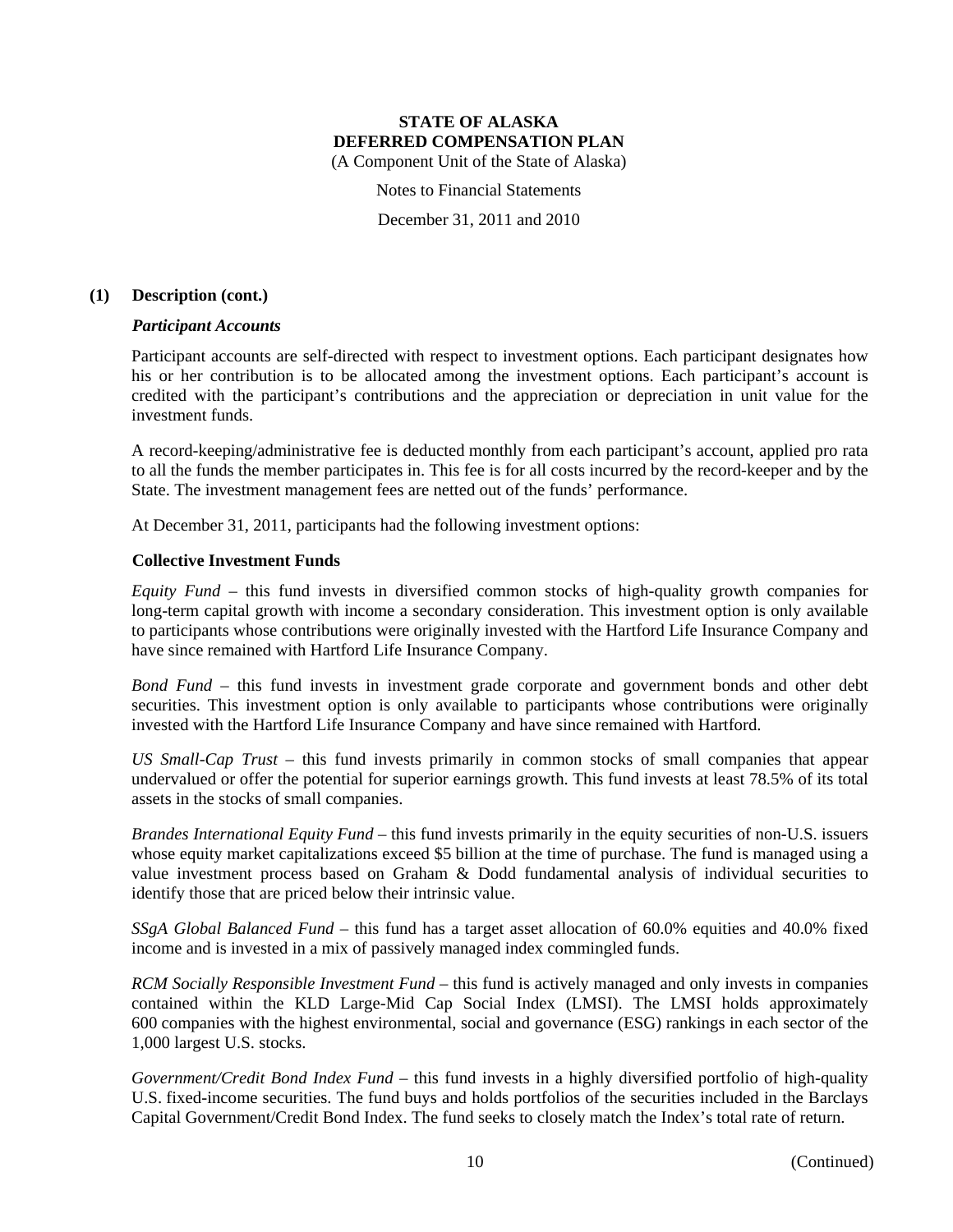(A Component Unit of the State of Alaska)

Notes to Financial Statements

December 31, 2011 and 2010

### **(1) Description (cont.)**

*Intermediate Bond Fund* – this fund buys and holds representative securities included in the Barclays Capital Intermediate Bond Index. The fund seeks to closely match the Index's total rate of return.

*World Equity ex-US Index Fund* – this fund is designed to replicate the returns of the MSCI ACWI Ex-US Index and provide a broad-based, low-cost exposure to both the developed and emerging markets. The index consists of approximately 2000 securities across 47 markets.

*World Government Bond ex-US Index Fund* – this fund is designed to replicate the total rate of return of the Citigroup World Government Bond Ex-U.S. Index. The fund employs a passive bond indexing strategy investing in a well diversified portfolio which is representative of the international government bond market.

*Russell 3000 Index Fund* – this fund is designed to replicate the returns and characteristics of the Russell 3000 Index. The fund comprises the 3,000 largest stocks in the U.S. market and accounts for approximately 98.0% of the U.S. stock market capitalization.

*Long US Treasury Bond Index Fund* – this fund invests in one or more commingled funds managed by SSgA which, in combination, are designed to replicate the return of the Barclays Capital Long Treasury Bond Index while providing for daily liquidity for plan participants. The fund seeks to match the return of Barclays Capital Long Treasury Bond Index by investing in a well-diversified portfolio of treasury securities with maturities longer than 10 years.

*US Real Estate Investment Trust Index Fund* – this fund seeks to replicate the returns and characteristics of the Dow Jones U.S. Select REIT Index by purchasing each security in the same capitalization weight as it appears in the Index.

*US Treasury Inflation-Protected Securities (TIPS) Index Fund* – this fund invests in the SSgA TIPS Index NL Series (Class A) and is intended to replicate the return of the index while providing for daily liquidity for the plan participants. The fund seeks to match the returns of the index by investing in a portfolio of U.S. Treasury inflation-protected securities.

*State Street Institutional Treasury Money Market Fund* – this money market fund seeks to achieve its investment objective by investing substantially all of its investable assets in the State Street Money Market Portfolio of State Street Master Funds, which has the same investment objective as and investment policies that are substantially similar to those of the fund. The fund attempts to achieve its investment objective by investing exclusively in direct obligations of the U.S. Treasury, such as U.S. Treasury bills, notes, and bonds. The fund may also invest in other mutual funds, subject to regulatory limitations, that invest exclusively in such obligations.

*S&P 500 Stock Index Fund* – this fund offers diversified investment in the U.S. equity market and is designed to replicate the returns and characteristics of the Standard & Poor's 500 Composite Stock Price Index. The fund owns all 500 of the securities in the S&P 500 Index in proportion to each security's size as measured by its total market value.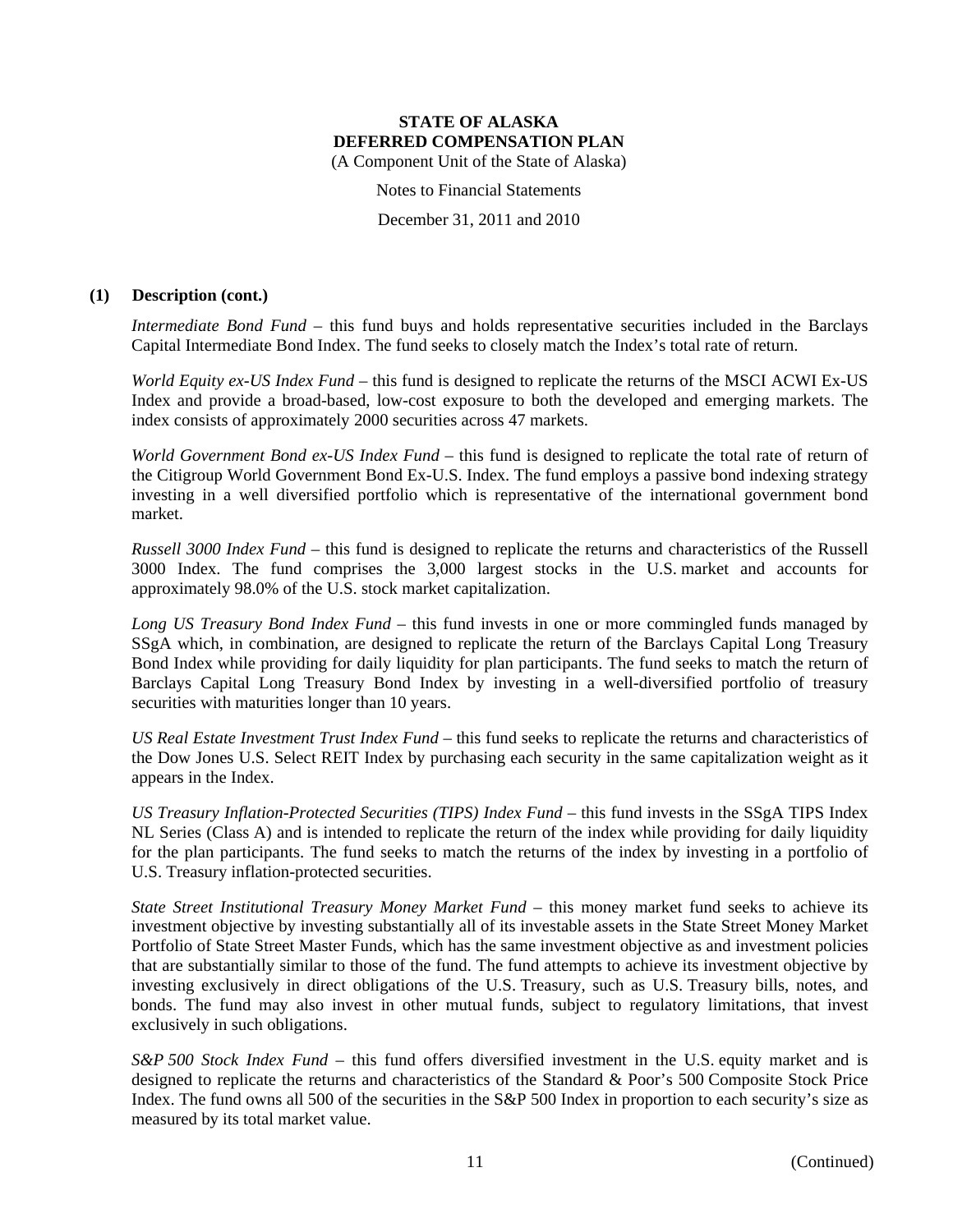(A Component Unit of the State of Alaska)

Notes to Financial Statements

December 31, 2011 and 2010

### **(1) Description (cont.)**

*Money Market Fund*- consists of nonparticipant-directed funds used to pay administrative costs of the plan.

### **Interest Income Fund**

*Interest Income Fund* – the purpose of this fund is to maximize current income while maintaining principal stability by investing primarily in synthetic investment contracts issued by banks and insurance companies that meet specified credit standards. Supporting securities for synthetic investment contracts typically include U.S. Treasury/agency obligations, mortgage- and asset-backed securities, as well as investment grade corporate bonds.

### **Pooled Investment Funds**

*Alaska Target Date Retirement 2010* – 2055 Trusts – the purpose of these funds is to provide a diversified mix of stocks, bonds, and money market securities for long-term investors with a higher tolerance for risk. The Trusts are designed to gradually invest more conservatively as the target retirement date approaches. The trusts invest in four underlying common trust funds, each one emphasizing a different market sector: U.S. stocks, non-U.S. stocks, U.S. investment-grade bonds, and money market securities. Over time, the allocations become more conservative, systematically decreasing exposure to stocks and increasing exposure to bonds and money market securities on a quarterly basis. At the target date, the trusts maintain a substantial exposure to stocks (approximately 55.0%). The most conservative allocation to stocks (approximately 20.0%) occurs 30 years after the target date is reached.

*Alaska Balanced Trust* – the purpose of this fund is to provide a diversified mix of stocks, bonds, and money market securities for investors with a higher tolerance for risk. The trust invests in up to four underlying common trust funds, each one emphasizing a different market sector: U.S. stocks, non-U.S stocks, U.S. investment grade bonds, and money market securities.

*Alaska Long-Term Balanced Trust* – the purpose of this fund is to provide a diversified mix of stocks, bonds, and money market securities for investors with a higher tolerance for risk. The trust invests in up to four underlying common trust funds, each one emphasizing a different market sector: U.S. stocks, non-U.S stocks, U.S. investment grade bonds, and money market securities.

#### *Payment of Benefits*

Participants are eligible to withdraw their account balance upon termination in the form of a lump sum, one of various annuities, or a periodic payment option, unless the participant elects to defer commencement of benefits. Account balances of \$1,000 or less are automatically paid in the form of a lump-sum distribution. The deferred benefit commencement date can be no later than April 1 of the year after the participant would have turned age 70½. Payment of benefits to a participant commences 60 days after termination or the deferred benefit commencement date, as applicable.

Participants may request a hardship withdrawal for an unforeseeable emergency, within the definition allowed by the applicable Internal Revenue Code. Hardship withdrawals are received as lump-sum distributions and must be approved by the plan administrator.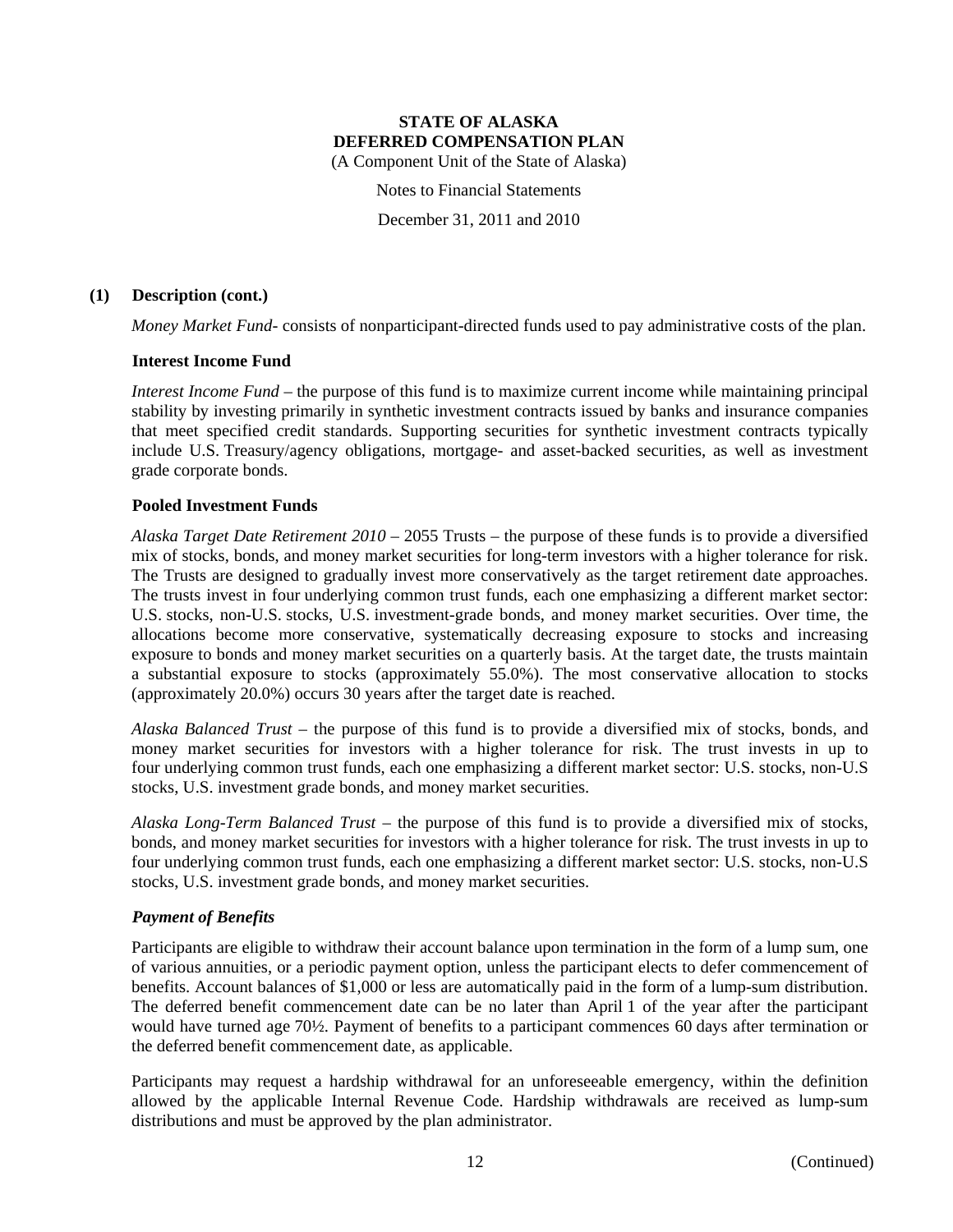(A Component Unit of the State of Alaska)

Notes to Financial Statements

December 31, 2011 and 2010

### **(1) Description (cont.)**

The Plan purchases annuity contracts from an insurance company. The annuity contracts are excluded from plan assets.

### *Income Taxes*

The Plan is exempt from federal income taxes under the provisions of Section 501(a) of the Internal Revenue Code.

### *Termination, Partial Termination, or Complete Discontinuance of Contributions*

Although the State has established the Plan with the bona fide intention and expectation that it will continue the Plan indefinitely, the State may in its sole and absolute discretion terminate the Plan in whole or in part at any time without liability whatsoever for such termination. If the Plan shall be terminated, the participants in the Plan will be deemed to have withdrawn from the Plan as of the date of such termination. Deferred compensation shall thereupon cease. Upon plan termination, each participant or beneficiary shall be given the opportunity to elect a benefit commencement date and form of payment.

#### **(2) Summary of Significant Accounting Policies**

#### *Accounting Basis*

The Plan utilizes the economic resources measurement focus and the accrual method of accounting. In preparing the financial statements, the plan administrator is required to make estimates that affect the reported amounts of assets and liabilities and disclosures of contingent assets and liabilities as of the date of the financial statements, and additions and deductions for the reporting period. Actual results could differ from those estimates.

### *Valuation of Collective Investment Funds*

The Plan's investments in collective investment funds (note 3), held in trust, are stated at fair value based on the unit value as reported by the trustees multiplied by the number of units held by the Plan. The unit value is determined by the trustees based on the fair value of the underlying assets. Purchases and sales of securities are recorded on a trade-date basis.

#### *Valuation of Synthetic Investment Contracts*

The Plan's investments in fully benefit-responsive synthetic investment contracts (note 4) are stated at fair value as they are affected by the market factors and credit standing.

#### *Contributions Receivable*

Contributions applicable to wages earned through the Plan's year-end are accrued. These contributions are considered fully collectible, and accordingly, no allowance for doubtful accounts is considered necessary.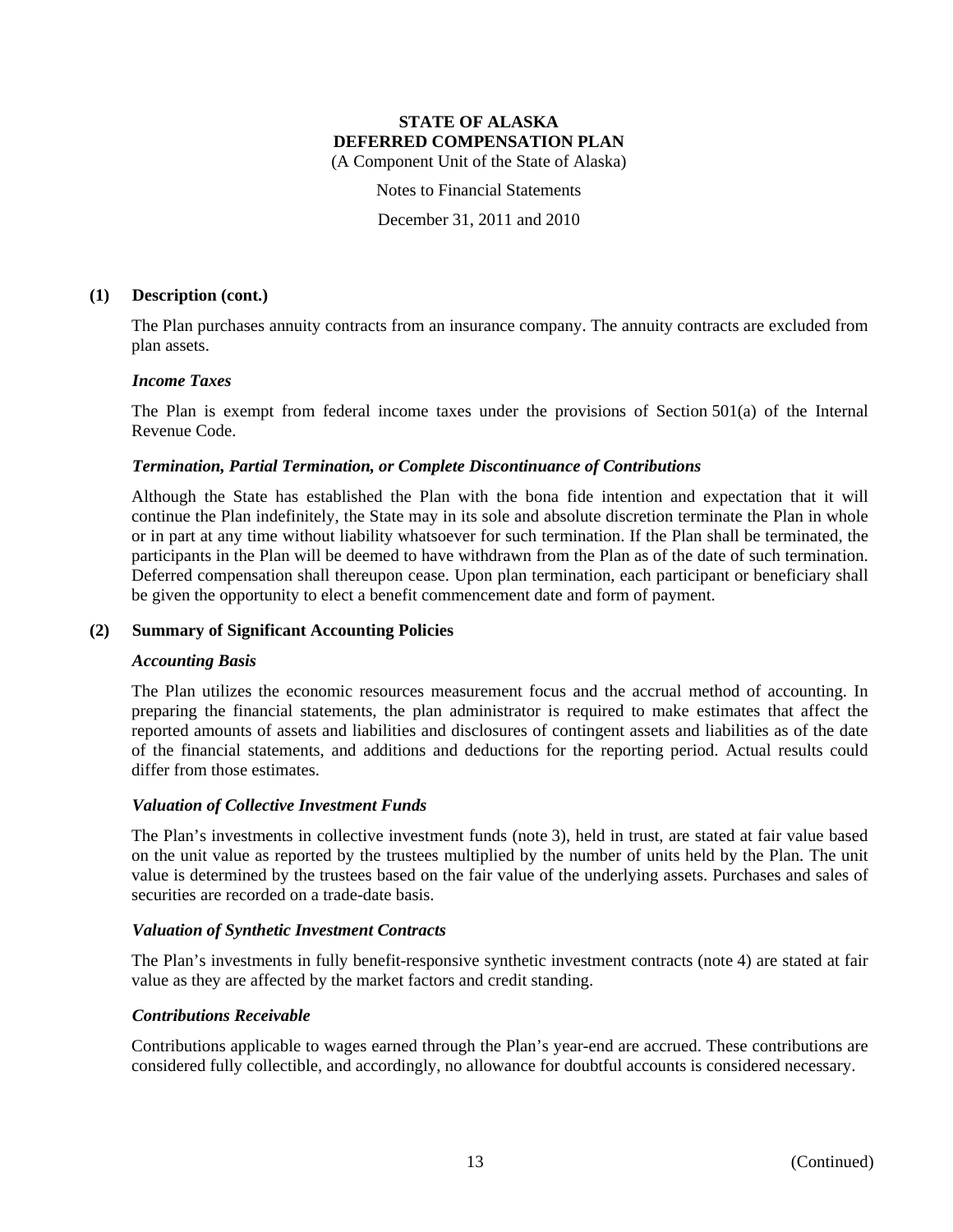(A Component Unit of the State of Alaska)

Notes to Financial Statements

December 31, 2011 and 2010

#### **(3) Investments**

The Plan is participant directed, which means that the Plan's participants decide in which options to invest. Of total Plan Fiduciary Net Assets of \$601.3 million at December 31, 2011, 99.7%, or \$599.6 million, are specifically allocated to individual participant accounts. Of total Plan Fiduciary Net Assets of \$583.3 million at December 31, 2010, 99.4%, or \$580.0 million, are specifically allocated to individual participant accounts.

Each participant designates how their contribution is to be allocated among the investment options. Each participant's account is credited with the participant's contributions, adjusted for the appreciation or depreciation in unit value for the investment funds, and reduced for administrative fees.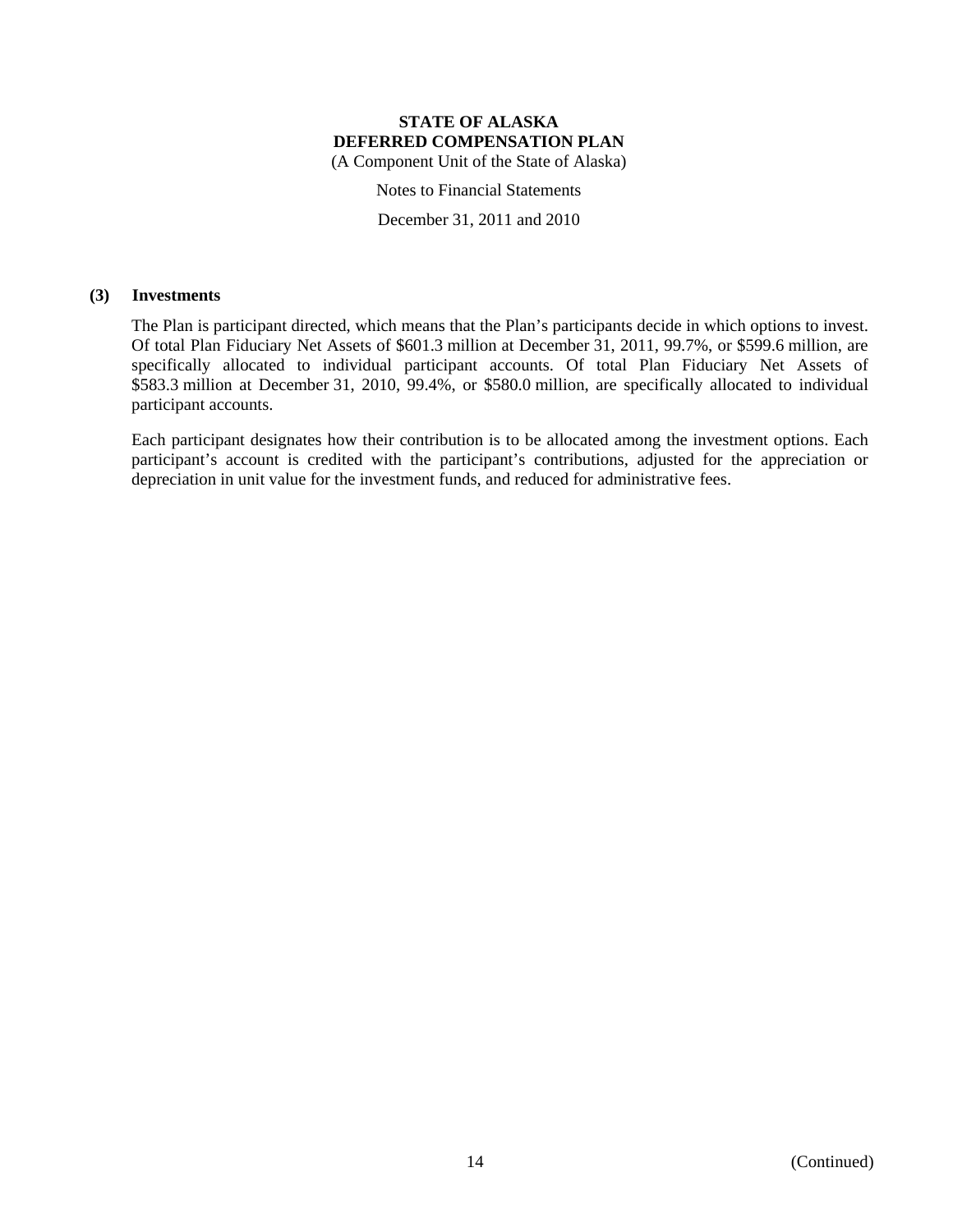(A Component Unit of the State of Alaska)

Notes to Financial Statements

December 31, 2011 and 2010

## **(3) Investments (cont.)**

## *Participant-Directed Investments at December 31 Year-End*

|                                                 | <b>Market value (In thousands)</b> |         |  |  |
|-------------------------------------------------|------------------------------------|---------|--|--|
|                                                 | 2011                               | 2010    |  |  |
| Interest Income Fund                            | \$<br>187,449                      | 173,759 |  |  |
| S&P 500 Index Fund                              | 117,091                            | 121,669 |  |  |
| <b>US Small Cap Trust</b>                       | 65,253                             | 68,199  |  |  |
| SSgA Global Balanced Fund                       | 36,342                             | 37,692  |  |  |
| <b>Brandes International Equity Fund</b>        | 36,279                             | 43,564  |  |  |
| Alaska Long-Term Balanced Trust                 | 33,828                             | 32,473  |  |  |
| Government/Credit Bond Index Fund               | 32,800                             | 30,445  |  |  |
| <b>Intermediate Bond Fund</b>                   | 16,383                             | 16,768  |  |  |
| <b>RCM Socially Responsible Investment Fund</b> | 10,432                             | 10,651  |  |  |
| <b>US TIPS Index Fund</b>                       | 9,529                              | 6,157   |  |  |
| <b>State Street Money Market Fund</b>           | 7,823                              | 5,623   |  |  |
| US Real Estate Investment Trust Index Fund      | 7,787                              | 5,921   |  |  |
| Long US Treasury Bond Index Fund                | 6,482                              | 1,708   |  |  |
| <b>Alaska Balanced Trust</b>                    | 5,767                              | 4,196   |  |  |
| Russell 3000 Index Fund                         | 5,200                              | 4,153   |  |  |
| World Equity Ex-US Index Fund                   | 3,644                              | 4,582   |  |  |
| Alaska Target Date Retirement 2015 Trust        | 3,321                              | 2,539   |  |  |
| Alaska Target Date Retirement 2020 Trust        | 2,951                              | 1,663   |  |  |
| World Government Bond Ex-US Index Fund          | 1,950                              | 1,227   |  |  |
| Alaska Target Date Retirement 2010 Trust        | 1,669                              | 1,443   |  |  |
| Alaska Target Date Retirement 2025 Trust        | 1,630                              | 1,100   |  |  |
| Hartford Stock – Equity Fund                    | 1,625                              | 1,674   |  |  |
| Alaska Target Date Retirement 2030 Trust        | 1,096                              | 525     |  |  |
| Alaska Target Date Retirement 2035 Trust        | 973                                | 711     |  |  |
| Alaska Target Date Retirement 2055 Trust        | 884                                | 810     |  |  |
| Alaska Target Date Retirement 2040 Trust        | 508                                | 246     |  |  |
| Alaska Target Date Retirement 2045 Trust        | 227                                | 137     |  |  |
| Alaska Target Date Retirement 2050 Trust        | 191                                | 272     |  |  |
| <b>Hartford Bond Fund</b>                       | 122                                | 122     |  |  |
| Total                                           | \$<br>599,236                      | 580,029 |  |  |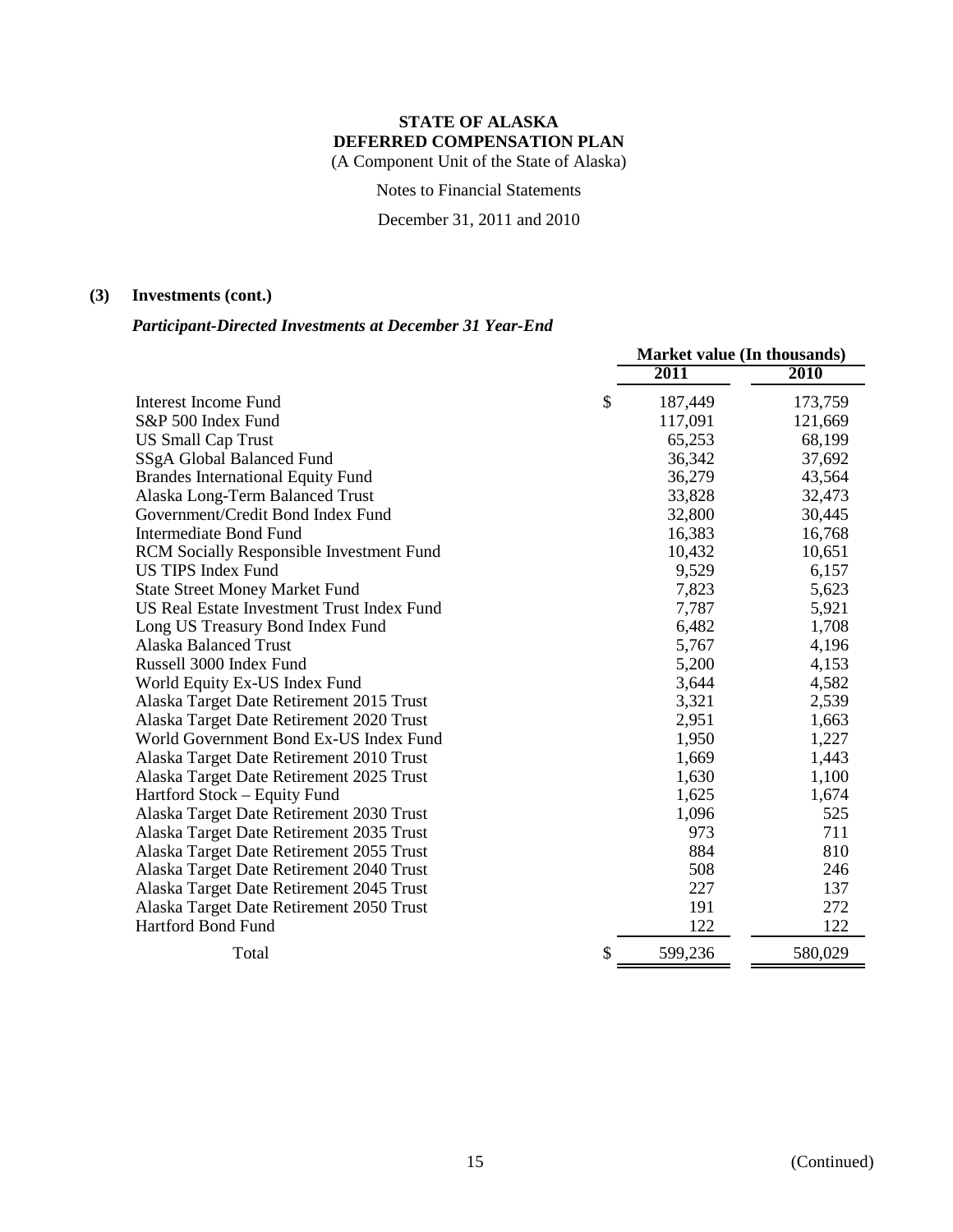(A Component Unit of the State of Alaska)

Notes to Financial Statements

December 31, 2011 and 2010

### **(3) Investments (cont.)**

The Plan's investments at December 31, 2011 include the following collective investment funds (in thousands):

|                                             | <b>Units owned</b> | <b>Unit value</b> |     | <b>Balance</b> |
|---------------------------------------------|--------------------|-------------------|-----|----------------|
| Equity funds:                               |                    |                   |     |                |
| S & P 500 Index Fund                        | 2,686,180          | 43.590            | -\$ | 117,091        |
| <b>US Small Cap Trust</b>                   | 1,251,498          | 52.140            |     | 65,253         |
| <b>Brandes International Equity Fund</b>    | 3,847,229          | 9.430             |     | 36,279         |
| <b>RCM Socially Responsible</b>             |                    |                   |     |                |
| <b>Investment Fund</b>                      | 761,592            | 13.697            |     | 10,432         |
| <b>US Real Estate Investment Trust</b>      |                    |                   |     |                |
| <b>Index Fund</b>                           | 749,889            | 10.384            |     | 7,787          |
| Russell 3000 Index Fund                     | 459,979            | 11.304            |     | 5,200          |
| World Equity Ex-US Index Fund               | 333,942            | 10.913            |     | 3,644          |
| Equity Fund, actively managed*              | 96,227             | 16.889            |     | 1,625          |
|                                             |                    |                   |     | 247,311        |
| Bond and debt securities funds:             |                    |                   |     |                |
| Government/Credit Bond Fund                 | 1,030,347          | 31.834            |     | 32,800         |
| <b>US TIPS Index Fund</b>                   | 758,260            | 12.567            |     | 9,529          |
| <b>Intermediate Bond Fund</b>               | 626,566            | 26.147            |     | 16,383         |
| Long US Treasury Bond Index Fund            | 445,877            | 14.538            |     | 6,482          |
| World Government Bond Ex-US                 |                    |                   |     |                |
| <b>Index Fund</b>                           | 160,668            | 12.140            |     | 1,950          |
| Bond Fund, actively managed*                | 13,315             | 9.151             |     | 122            |
|                                             |                    |                   |     | 67,266         |
| Bond and equity fund:                       |                    |                   |     |                |
| SSgA Global Balanced Fund                   | 2,967,736          | 12.245            |     | 36,342         |
|                                             |                    |                   |     |                |
| Money market funds:                         |                    |                   |     |                |
| Participant directed - State Street         |                    |                   |     |                |
| <b>Institutional Treasury Money</b>         |                    |                   |     |                |
| <b>Market Fund</b>                          | 7,822,606          | 1.000             |     | 7,823          |
| Nonparticipant directed                     | 21,786             | 16.826            |     | 366            |
|                                             |                    |                   |     | 8,189          |
| Total collective investment funds           |                    |                   |     | 359,108        |
| A other monogood by the Division of Tuesaum |                    |                   |     |                |

\* Activly managed by the Division of Treasury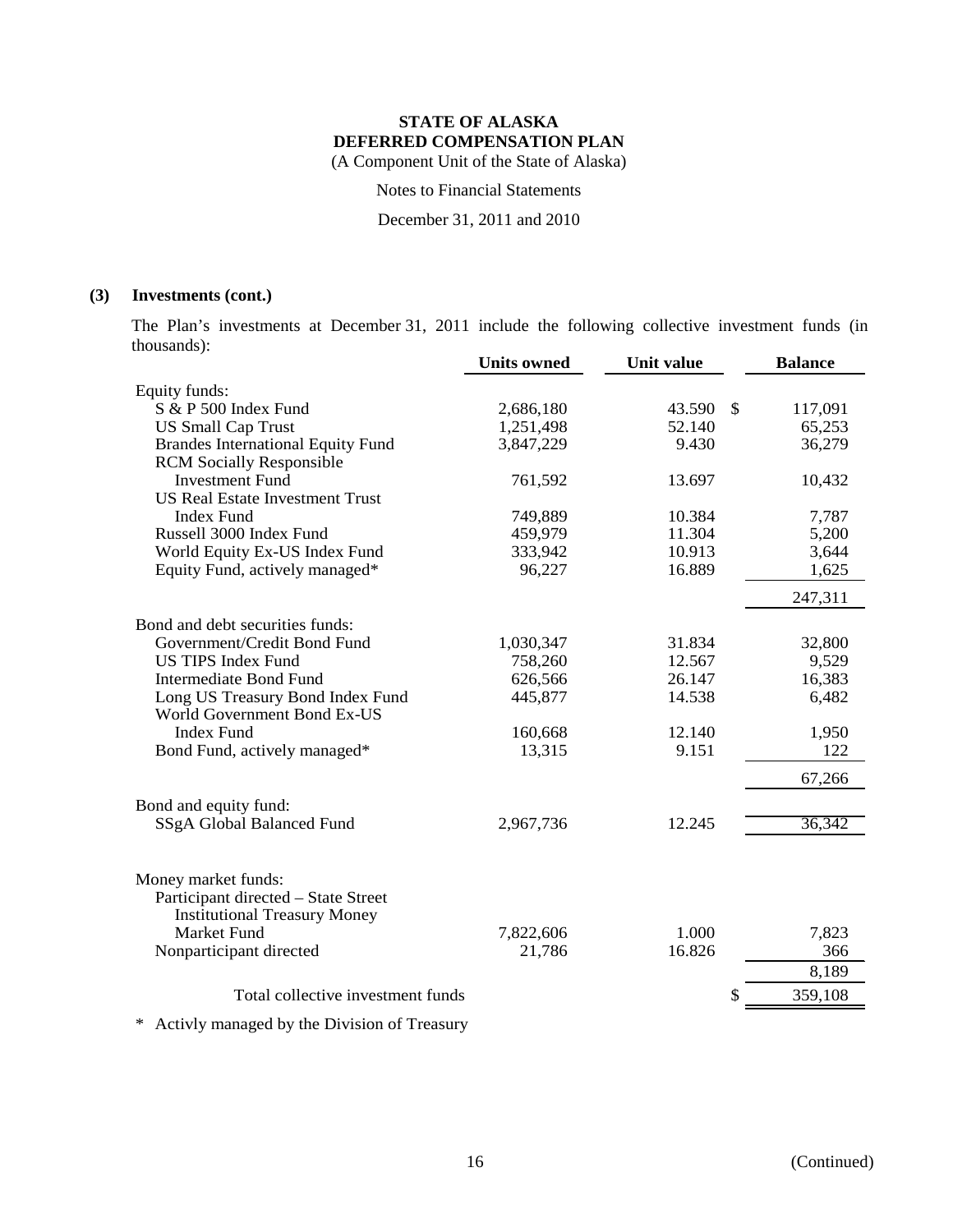(A Component Unit of the State of Alaska)

Notes to Financial Statements

December 31, 2011 and 2010

## **(3) Investments (cont.)**

The Plan's investments at December 31, 2010 include the following collective investment funds (in thousands):

|                                          | <b>Units owned</b> | <b>Unit value</b> | <b>Balance</b> |
|------------------------------------------|--------------------|-------------------|----------------|
| Equity funds:                            |                    |                   |                |
| <b>Brandes International Equity Fund</b> | 4,117,568          | 10.580 \$         | 43,564         |
| T. Rowe Price Small Cap Stock Trust      | 1,308,745          | 52.110            | 68,199         |
| S & P 500 Index Fund                     | 2,849,383          | 42.700            | 121,669        |
| <b>RCM Socially Responsible</b>          |                    |                   |                |
| <b>Investment Fund</b>                   | 770,138            | 13.830            | 10,651         |
| World Equity Ex-US Index Fund            | 362,495            | 12.640            | 4,582          |
| Russell 3000 Index Fund                  | 371,585            | 11.177            | 4,153          |
| <b>US Real Estate Investment Trust</b>   |                    |                   |                |
| <b>Index Fund</b>                        | 622,428            | 9.512             | 5,921          |
| Equity Fund, actively managed*           | 97,251             | 17.218            | 1,674          |
|                                          |                    |                   | 260,413        |
| Bond and debt securities funds:          |                    |                   |                |
| Government/Credit Bond Fund              | 1,038,155          | 29.326            | 30,445         |
| <b>Intermediate Bond Fund</b>            | 679,263            | 24.686            | 16,768         |
| World Government Bond Ex-US              |                    |                   |                |
| <b>Index Fund</b>                        | 106,300            | 11.541            | 1,227          |
| Long US Treasury Bond Index Fund         | 152,596            | 11.196            | 1,708          |
| <b>US TIPS Index Fund</b>                | 555,705            | 11.080            | 6,157          |
| Bond Fund, actively managed*             | 14,118             | 8.639             | 122            |
|                                          |                    |                   | 56,427         |
| Bond and equity funds:                   |                    |                   |                |
| SSgA Global Balanced Fund                | 3,047,420          | 12.369            | 37,692         |
|                                          |                    |                   |                |
| Money market fund:                       |                    |                   |                |
| Participant directed - State Street      |                    |                   |                |
| <b>Institutional Treasury Money</b>      |                    |                   |                |
| Market Fund                              | 5,622,626          | 1.000             | 5,622          |
| Nonparticipant directed                  | 25,070             | 16.826            | 422            |
|                                          |                    |                   | 6,044          |
| Total collective investment funds        |                    |                   | 360,576        |
|                                          |                    |                   |                |

\* Actively managed by the Division of Treasury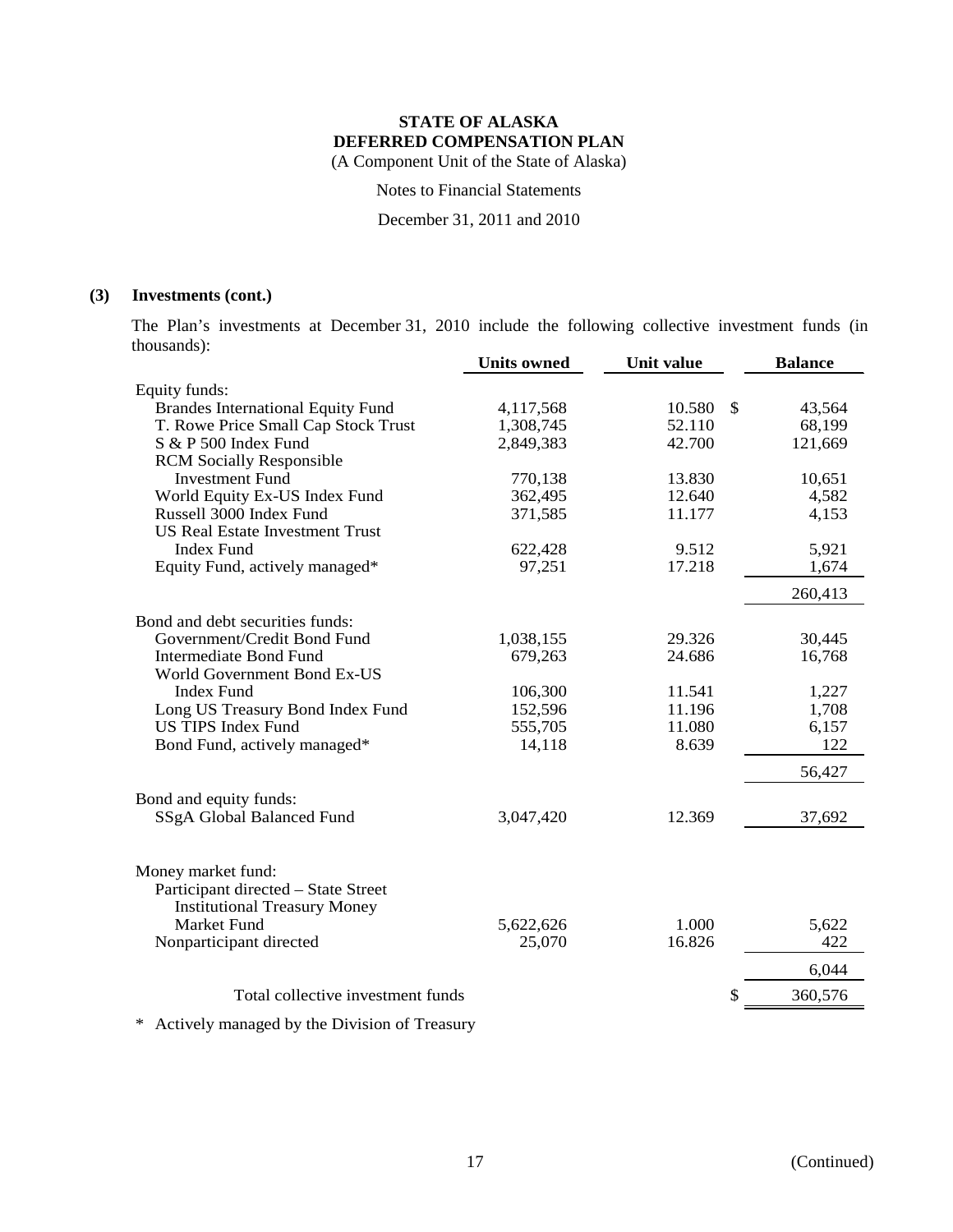(A Component Unit of the State of Alaska)

Notes to Financial Statements

December 31, 2011 and 2010

### **(4) Synthetic Investment Contracts**

Accounts and terms of synthetic investment contracts in effect at December 31 are as follows:

### *NATIXIS Financial Products Inc.*

In 1999, the Plan's investment manager entered into an investment contract, on behalf of the Plan, with NATIXIS Financial Products Inc. This financial institution provides a wrap contract that covers a separately managed structured payout synthetic investment portfolio. The account is credited with earnings and investment deposits, less administrative expenses charged by the financial institution and investment withdrawals. The contract is included in the Plan's financial statements at market value. It is fully benefit responsive. There are no reserves against contract value for the credit risk of the contract issuer or otherwise. The contract value of the investment contract at December 31, 2011 and 2010 was \$32,253,000 and \$31,048,000 respectively, as reported by NATIXIS Financial Products Inc., and the market value of the portfolio at December 31, 2011 and 2010 was \$34,639,000 and \$32,748,000 respectively. The average crediting rates for 2011 and 2010 were approximately 3.88% and 4.33%, respectively. The crediting interest rates are based on the approximate rate of interest that will amortize differences between book and market value over the portfolio's average duration.

### *Bank of America*

In 2003, the Plan's investment manager entered into an investment contract, on behalf of the Plan, with Bank of America. This financial institution provides a wrap contract that covers a separately managed structured payout synthetic investment portfolio. The account is credited with earnings and investment deposits, less administrative expenses charged by the financial institution and investment withdrawals. The contract is included in the Plan's financial statements at market value. It is fully benefit responsive. There are no reserves against contract value for the credit risk of the contract issuer or otherwise. The contract value of the investment contract at December 31, 2011 and 2010 was \$32,257,000 and \$31,052,000 respectively, as reported by Bank of America, and the market value of the portfolio at December 31, 2011 and 2010 was \$34,643,000 and \$32,753,000 respectively. The average yield and crediting interest rates for 2011 and 2010 were approximately 3.88% and 4.33%, respectively. The crediting interest rate is based on the approximate rate of interest that will amortize differences between book and market value over the portfolio's average duration.

### *Rabobank Nederland*

In 2003, the Plan's investment manager entered into an investment contract, on behalf of the Plan, with Rabobank Nederland. This financial institution provides a wrap contract that covers a separately managed structured payout synthetic investment portfolio. The account is credited with earnings and investment deposits, less administrative expenses charged by the financial institution and investment withdrawals. The contract is included in the Plan's financial statements at market value. It is fully benefit responsive. There are no reserves against contract value for the credit risk of the contract issuer or otherwise. The contract value of the investment contract at December 31, 2011 and 2010 was \$32,201,000 and \$30,965,000 respectively, as reported by Rabobank Nederland, and the market value of the portfolio at December 31, 2011 and 2010 was \$34,712,000 and \$32,766,000 respectively. The average yield and crediting interest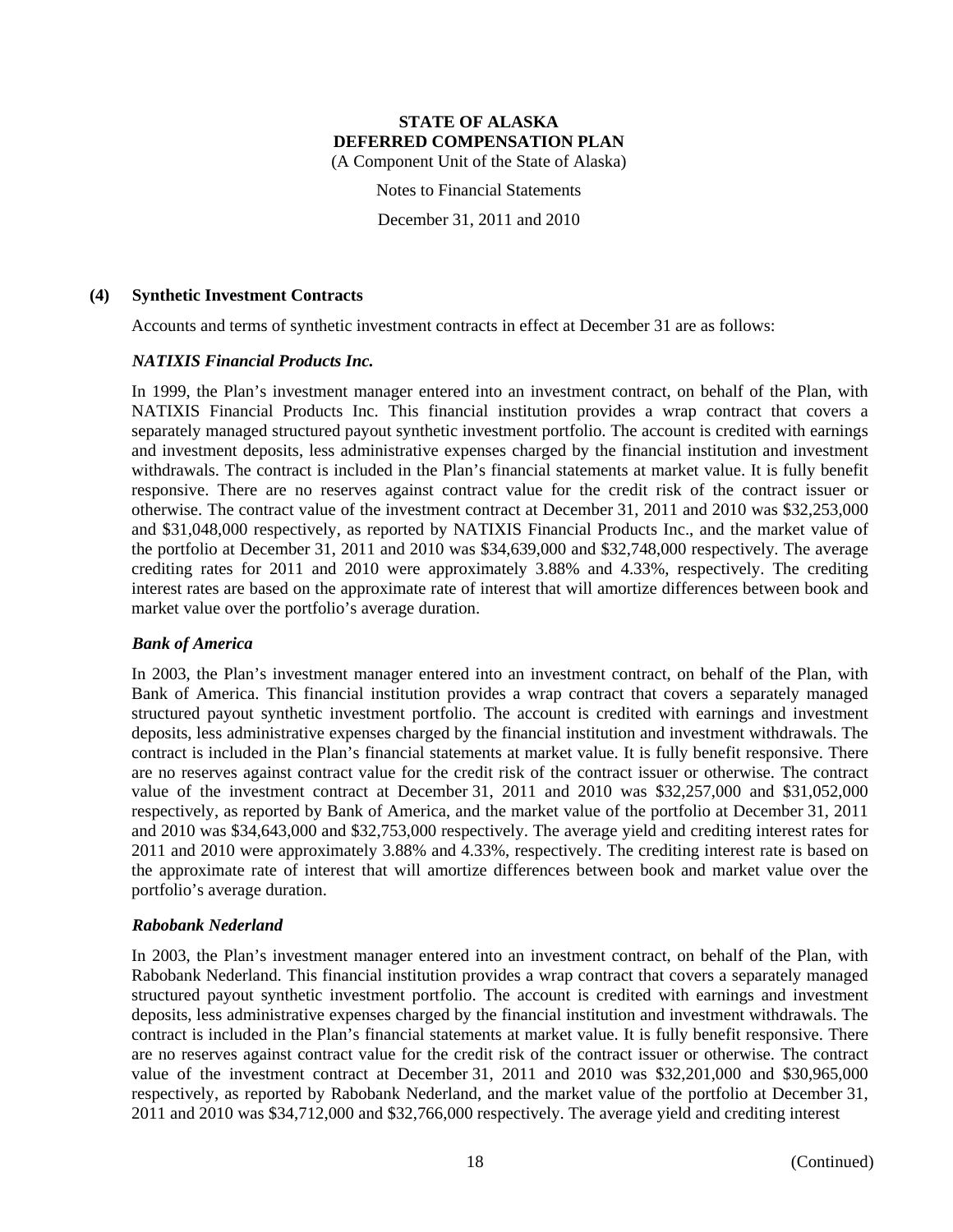(A Component Unit of the State of Alaska)

Notes to Financial Statements

December 31, 2011 and 2010

### **(4) Synthetic Investment Contracts (cont.)**

rates for 2011 and 2010 were approximately 3.99% and 4.40%, respectively. The crediting interest rate is based on the approximate rate of interest that will amortize differences between book and market value over the portfolio's average duration.

#### *State Street Bank*

In 2000, the Plan's investment manager entered into an investment contract, on behalf of the Plan, with State Street Bank. This financial institution provides a wrap contract that covers a separately managed constant duration synthetic investment portfolio. The account is credited with earnings and investment deposits, less administrative expenses charged by the financial institution and investment withdrawals. The contract is included in the Plan's financial statements at market value. It is fully benefit responsive. There are no reserves against contract value for the credit risk of the contract issuer or otherwise. The contract value of the investment contract at December 31, 2011 and 2010 was \$32,254,000 and \$31,050,000 respectively, as reported by State Street Bank, and the market value of the portfolio at December 31, 2011 and 2010 was \$34,640,000 and \$32,750,000 respectively. The average crediting rates for 2011 and 2010 were approximately 3.88% and 4.33%, respectively. The crediting interest rates are based on the approximate rate of interest that will amortize differences between book and market value over the portfolio's average duration.

### *Pacific Life Insurance Co.*

In 2004, the Plan's investment manager entered into an investment contract, on behalf of the Plan, with Pacific Life Insurance Co. This financial institution provides a wrap contract that covers a separately managed structured payout synthetic investment portfolio. The account is credited with earnings and investment deposits, less administrative expenses charged by the financial institution and investment withdrawals. The contract is included in the Plan's financial statements at market value. It is fully benefit responsive. There are no reserves against contract value for the credit risk of the contract issuer or otherwise. The contract value of the investment contract at December 31, 2011 and 2010 was \$32,257,000 and \$31,052,000 respectively, as reported by Pacific Life Insurance Co., and the market value of the portfolio at December 31, 2011 and 2010 was \$34,643,000 and \$32,753,000 respectively. The average crediting rate for 2011 and 2010 were approximately 3.88% and 4.33%, respectively. The crediting interest rates are based on the approximate rate of interest that will amortize differences between book and market value over the portfolio's average duration.

#### **(5) Deposit and Investment Risk**

#### *Interest Rate Risk*

Interest rate risk is the risk that changes in interest rates will adversely affect the fair value of an investment.

#### **Collective Investment and Money Market Funds**

The Alaska Retirement Management (Board) contracts with external investment managers who maintain collective investment funds. Managers selected to manage investments for the Plan are subject to the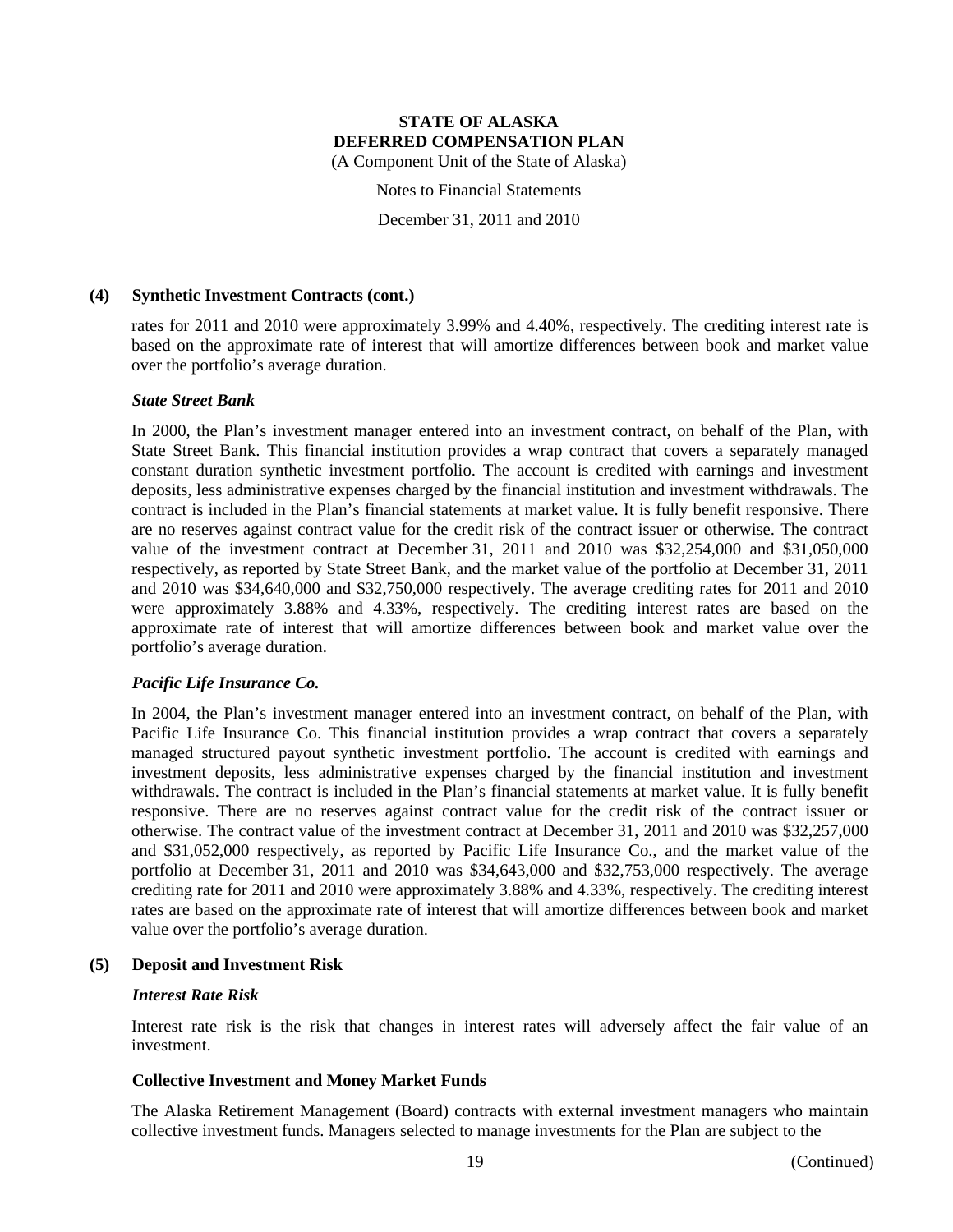(A Component Unit of the State of Alaska)

Notes to Financial Statements

December 31, 2011 and 2010

### **(5) Deposit and Investment Risk (cont.)**

provisions of the collective investment funds the Board has selected. In addition, the Plan maintains a balance in a commingled money market portfolio.

The Board does not have a policy to limit interest rate risk for the collective investment funds or the commingled money market portfolio. These investments with their related weighted average maturities at December 31, 2011 are as follows (in thousands):

|                                                 | <b>Fair value</b> | Weighted<br>average<br>maturity |
|-------------------------------------------------|-------------------|---------------------------------|
| <b>Bond Fund</b><br>\$                          | 122               | 4.34 years                      |
| Government/Credit Bond Index Fund               | 32,800            | 8.21 years                      |
| <b>Institutional Treasury Money Market Fund</b> | 7,823             | 32 days                         |
| Intermediate Bond Fund                          | 16,383            | 4.08 years                      |
| Long U.S. Treasury Bond Index Fund              | 6,482             | $16.45$ years                   |
| U.S. TIPS Index Fund                            | 9,529             | 4.15 years                      |
| World Government Bond ex-U.S. Index Fund        | 1,950             | 7.03 years                      |

### **Interest Income Fund**

The Board contracts with an external investment manager who is given the authority to invest in synthetic investment contracts and a reserve. This external manager also manages the securities underlying the synthetic investment contracts.

Through the Board's investment policy, exposure to fair value losses arising from increasing interest rates is managed by limiting the duration on synthetic investment contracts as follows:

For constant duration synthetic investment contracts, duration cannot exceed the longer of six years or the duration of the Barclays Capital Intermediate Aggregate Index plus one-half year. The aggregate duration of the constant duration synthetic investment contracts was 3.24 years at December 31, 2011. The duration of the Barclays Capital Intermediate Aggregate Index was 3.47 years at December 31, 2011.

Duration is a measure of interest rate risk. In the case of the Plan's constant duration synthetic investment contracts, duration is the fair value weighted average term to maturity using all fixed income securities underlying the contracts and their related cash flows.

The Board does not have a policy to limit interest rate risk for the reserve. The balance in the reserve is invested in the custodian's institutional treasury money market fund, which had a weighted average maturity of 32 days at December 31, 2011.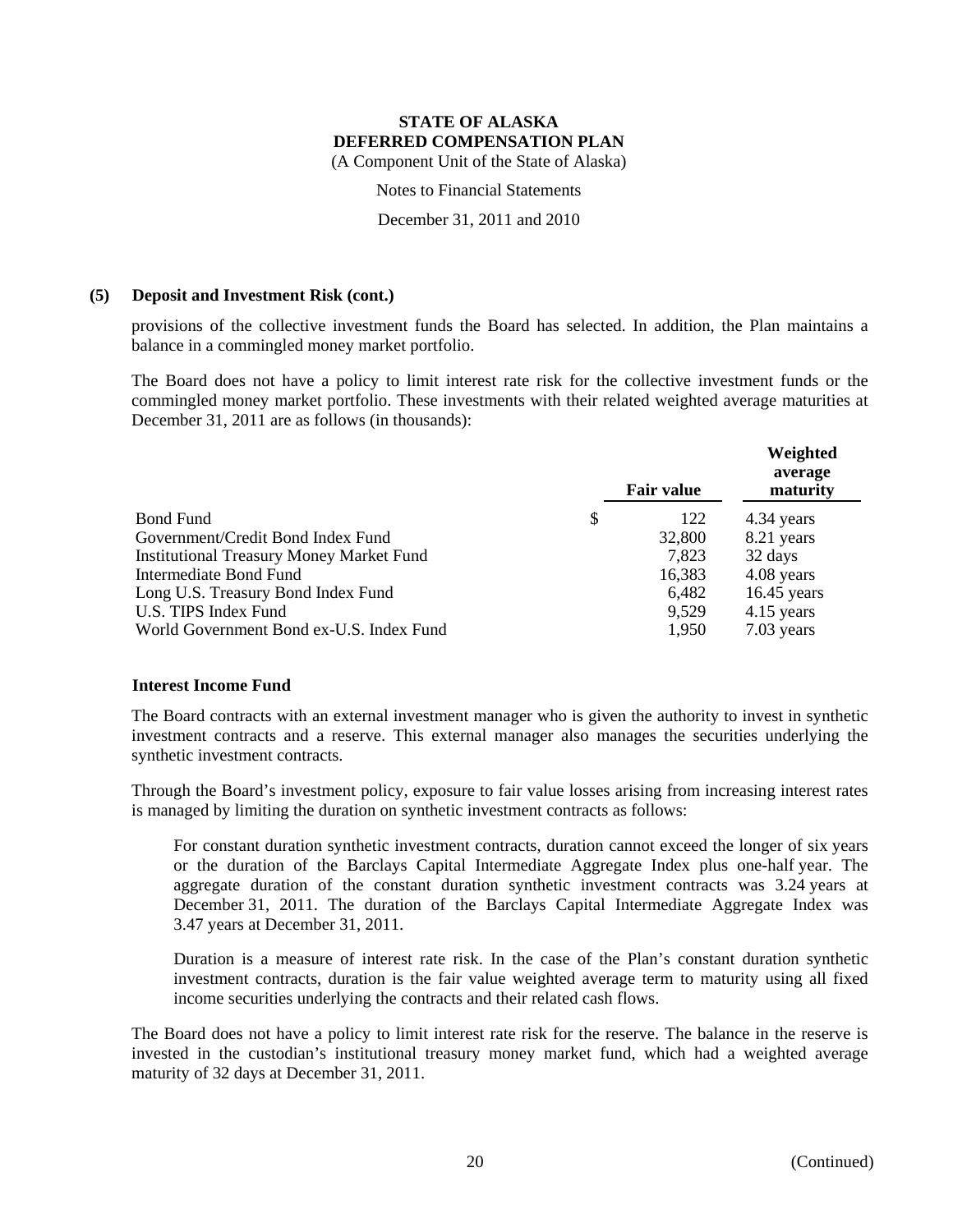(A Component Unit of the State of Alaska)

Notes to Financial Statements

December 31, 2011 and 2010

### **(5) Deposit and Investment Risk (cont.)**

#### **Pooled Investment Funds**

Duration is a measure of a security's sensitivity to a 100-basis point change in interest rates. Duration, for the securities in the pooled investment funds, is the fair value weighted average term to maturity for each security taking into account all related cash flows.

The Board contracts with an external investment manager who is given the authority to invest funds in a wholly owned pooled environment to accommodate 13 participant-directed funds. Through the Board's investment policy, exposure to fair value losses arising from increasing interest rates is managed by limiting the duration as follows:

For government and corporate debt securities, duration is limited to  $\pm$  0.2 years of the Barclays Aggregate Bond Index. At December 31, 2011, the duration of the Barclays Aggregate Bond Index was 4.95 years, and the duration of the Aggregate Bond Trust was 5.04 years.

The weighted average maturity of the money market portfolio was 35.73 days at December 31, 2011.

The Board does not have a policy to limit interest rate risk for funds held in foreign currency, the custodian's short-term investment fund or commercial paper.

### *Credit Risk*

Credit risk is the risk that an issuer or other counterparty to an investment will not fulfill its obligations.

The Board does not have a policy to limit credit risk for the Plan's collective investment funds and the commingled money market portfolio. These investments are not rated.

The Board's investment policy has the following limitations with regard to credit risk for synthetic investment contracts, investments underlying the synthetic investment contracts and the reserve:

Synthetic investment contract issuers must have an investment grade rating,

Supranational Agency and Foreign Government entity investments must have a minimum rating of A- or equivalent,

Corporate debt securities must have a minimum rating of BBB- or equivalent,

Asset-backed securities must have a minimum rating of AAA or equivalent,

The ratings assigned to issuers of money market instruments must have the highest rating of any nationally recognized statistical rating organization. This limitation does not apply to the investment funds maintained by the custodian.

The Board's investment policy has the following limitations with regard to credit risk for wholly owned pooled investments:

All government and corporate fixed income securities must be rated BBB- or better at time of purchase,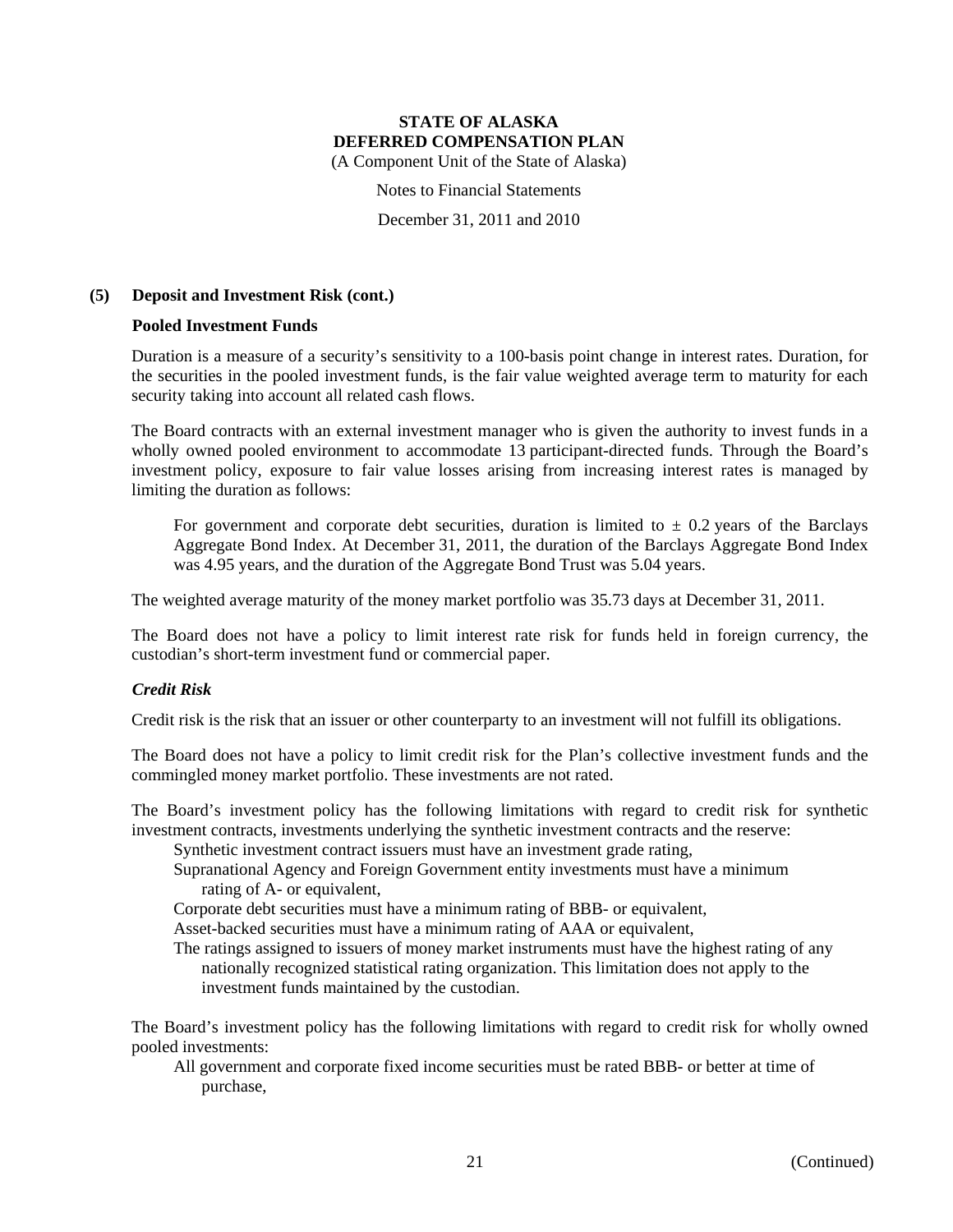(A Component Unit of the State of Alaska)

Notes to Financial Statements

December 31, 2011 and 2010

### **(5) Deposit and Investment Risk (cont.)**

GNMA, FNMA, and FHLMC mortgage-backed securities may be purchased even if they are not rated by all or any of these rating agencies as long as they are rated investment grade by T. Rowe's internal credit evaluation,

Commercial paper and other short-term debt obligations must be rated A1 or equivalent.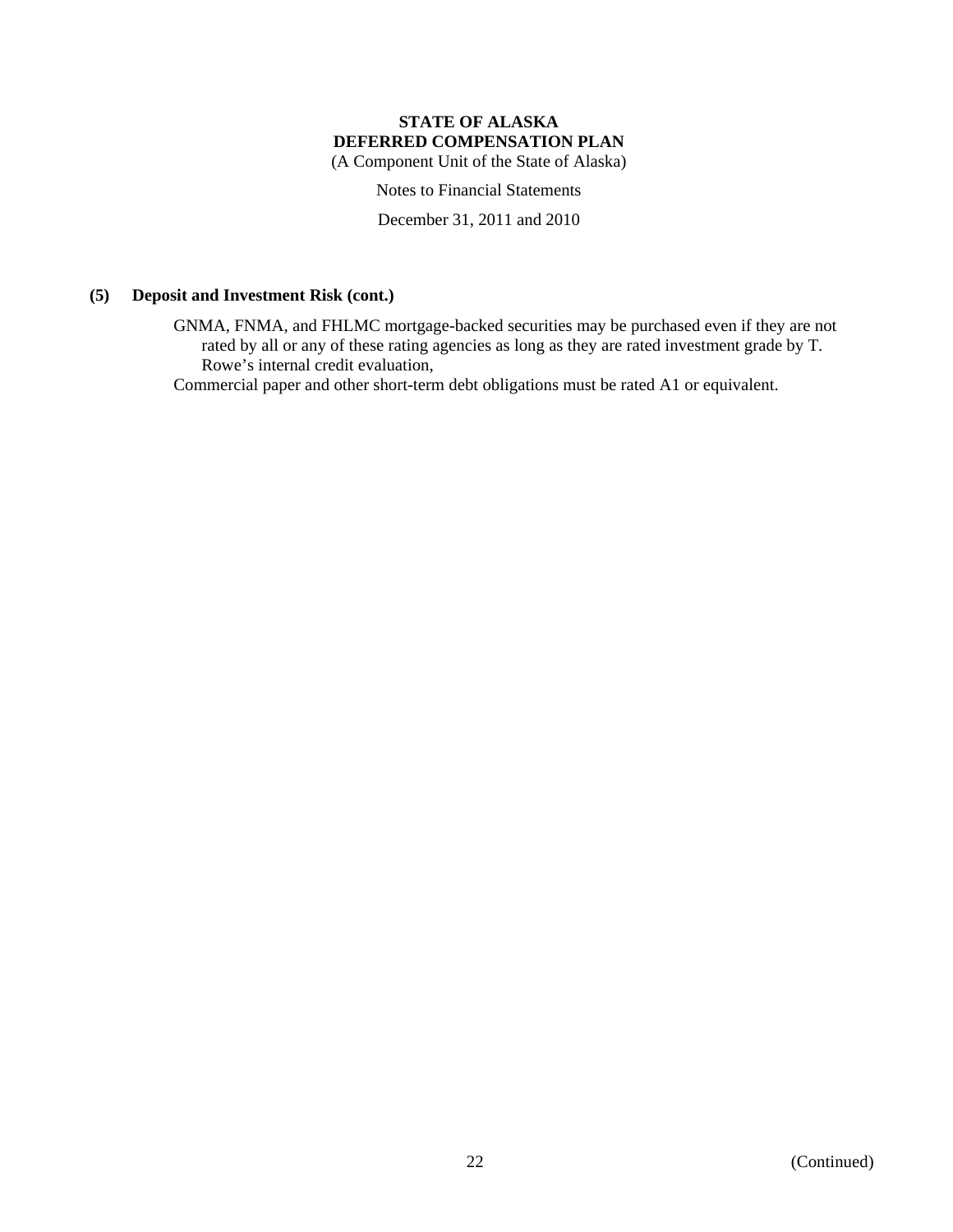Notes to Financial Statements

December 31, 2011 and 2010

### **(5) Deposit and Investment Risk (cont.)**

At December 31, 2011, Plan investments consisted of securities with credit quality ratings issued by a nationally recognized statistical rating organization as follows (using the Standard and Poor's rating scale):

|                                   |               | Fair value (In thousands)                                 |              |              |
|-----------------------------------|---------------|-----------------------------------------------------------|--------------|--------------|
| <b>Investment type</b>            | <b>Rating</b> | <b>Underlying</b><br>synthetic<br>investment<br>contracts | <b>Other</b> | <b>Total</b> |
| Investments with credit exposure: |               |                                                           |              |              |
| Money market fund                 | Not Rated     | \$                                                        | 367          | 367          |
| Short-term investment fund        | Not Rated     | 2,786                                                     |              | 2,786        |
| U.S. government agency            | AA            | 11,221                                                    |              | 11,221       |
| Mortgage-backed                   | AAA           | 3,956                                                     |              | 3,956        |
| Mortgage-backed                   | AA            | 71                                                        |              | 71           |
| Mortgage-backed                   | $\mathsf{A}$  | 355                                                       |              | 355          |
| Mortgage-backed                   | <b>BBB</b>    | 56                                                        |              | 56           |
| Mortgage-backed                   | Not Rated     | 64,278                                                    |              | 64,278       |
| Other asset-backed                | <b>AAA</b>    | 2,048                                                     |              | 2,048        |
| Other asset-backed                | AA            | 321                                                       |              | 321          |
| Other asset-backed                | Not Rated     | 674                                                       |              | 674          |
| Corporate bonds                   | AA            | 2,381                                                     |              | 2,381        |
| Corporate bonds                   | $\mathsf{A}$  | 14,280                                                    |              | 14,280       |
| Corporate bonds                   | <b>BBB</b>    | 9,807                                                     |              | 9,807        |
| Yankees:                          |               |                                                           |              |              |
| Corporate                         | AA            | 1,592                                                     |              | 1,592        |
| Corporate                         | $\mathbf{A}$  | 2,346                                                     |              | 2,346        |
| Corporate                         | <b>BBB</b>    | 1,656                                                     |              | 1,656        |
| Government                        | <b>AAA</b>    | 3,184                                                     |              | 3,184        |
| Government                        | AA            | 1,076                                                     |              | 1,076        |
| Government                        | $\mathbf{A}$  | 317                                                       |              | 317          |
| Government                        | <b>BBB</b>    | 27                                                        |              | 27           |
| Deposits and investments with     |               |                                                           |              |              |
| no credit exposure:               |               |                                                           |              |              |
| Deposits                          |               | (2, 432)                                                  |              | (2, 432)     |
| U.S. Treasury notes               | AAA           | 53,276                                                    |              | 53,276       |
| Collective investment             |               |                                                           |              |              |
| funds                             |               |                                                           | 291,542      | 291,542      |
| Pooled Investment Funds           |               |                                                           | 53,044       | 53,044       |
| Domestic equity                   |               |                                                           | 65,253       | 65,253       |
| Total invested                    |               |                                                           |              |              |
| assets                            |               | \$<br>173,276                                             | 410,206      | 583,482      |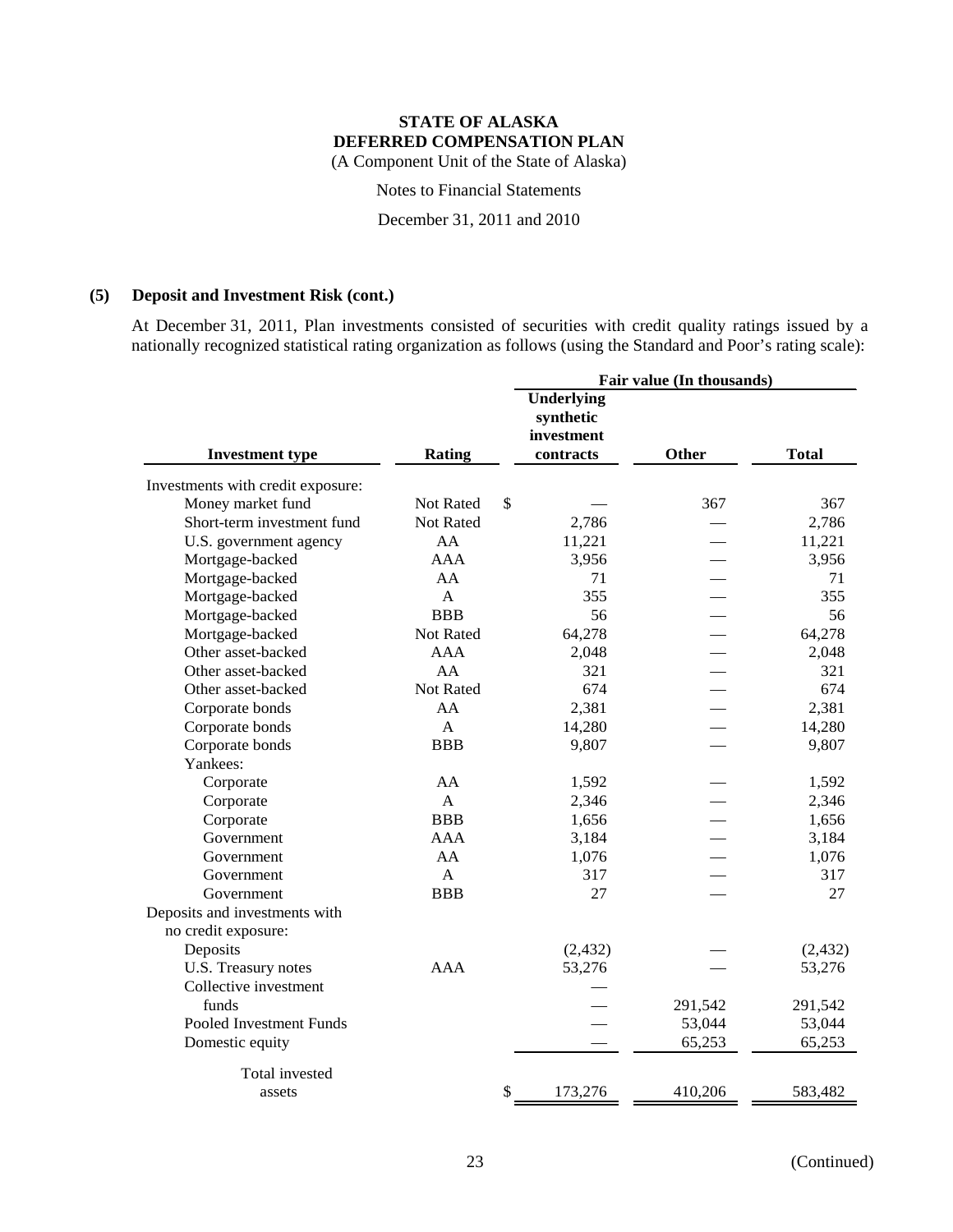(A Component Unit of the State of Alaska)

Notes to Financial Statements

December 31, 2011 and 2010

### **(5) Deposit and Investment Risk (cont.)**

### *Concentration of Credit Risk*

Concentration of credit risk is the risk of loss attributed to the magnitude of a government's investment in a single issuer.

The Board does not have a policy to limit concentration of credit risk in the collective investment and money market funds.

The Board's policy with regard to concentration of credit risk for synthetic investment contracts, investments underlying the synthetic investment contracts and the reserve is as follows:

No investment will be made if, at the time of purchase, total investment in any single issuer of investment contracts would exceed 35.0% of the interest income fund's total value.

No investment will be made if, at the time of purchase, total investment in any single issuer or in all issuers of the securities held as supporting investments under synthetic investment contracts in the table below would exceed the respective percentages of all investments underlying the synthetic investment contracts.

| <b>Investment type</b>                         | <b>Issuer</b> | All issuers |
|------------------------------------------------|---------------|-------------|
| U.S. Treasury and Agencies                     | 100.0%        | 100.0%      |
| U.S. Agency Securities                         | 100.0         | 100.0       |
| <b>Agency Mortgage-Backed Securities</b>       | 50.0          | 50.0        |
| Non-Agency Mortgage-Backed Securities          | 5.0           | 50.0        |
| <b>Asset-Backed Securities</b>                 | 5.0           | 50.0        |
| Domestic and Foreign Corporate Debt Securities | 5.0           | 50.0        |
| Supranational Agency and Foreign Government    |               |             |
| <b>Entity Securities</b>                       | 5.0           | 50.0        |
| Money Market Instruments -                     |               |             |
| Nongovernmental/Agency                         | 5.0           | 100.0       |
| Custodian Short-term Investment Fund           | 100.0         | 100.0       |

The maximum exposure to securities rated BBB is limited to 20.0% of the total value underlying synthetic investment contracts.

For the reserve, the total investment of any single issuer of money market instruments may not exceed 5.0% of the total value underlying synthetic investment contracts. This limitation does not apply to the investment funds maintained by the custodian.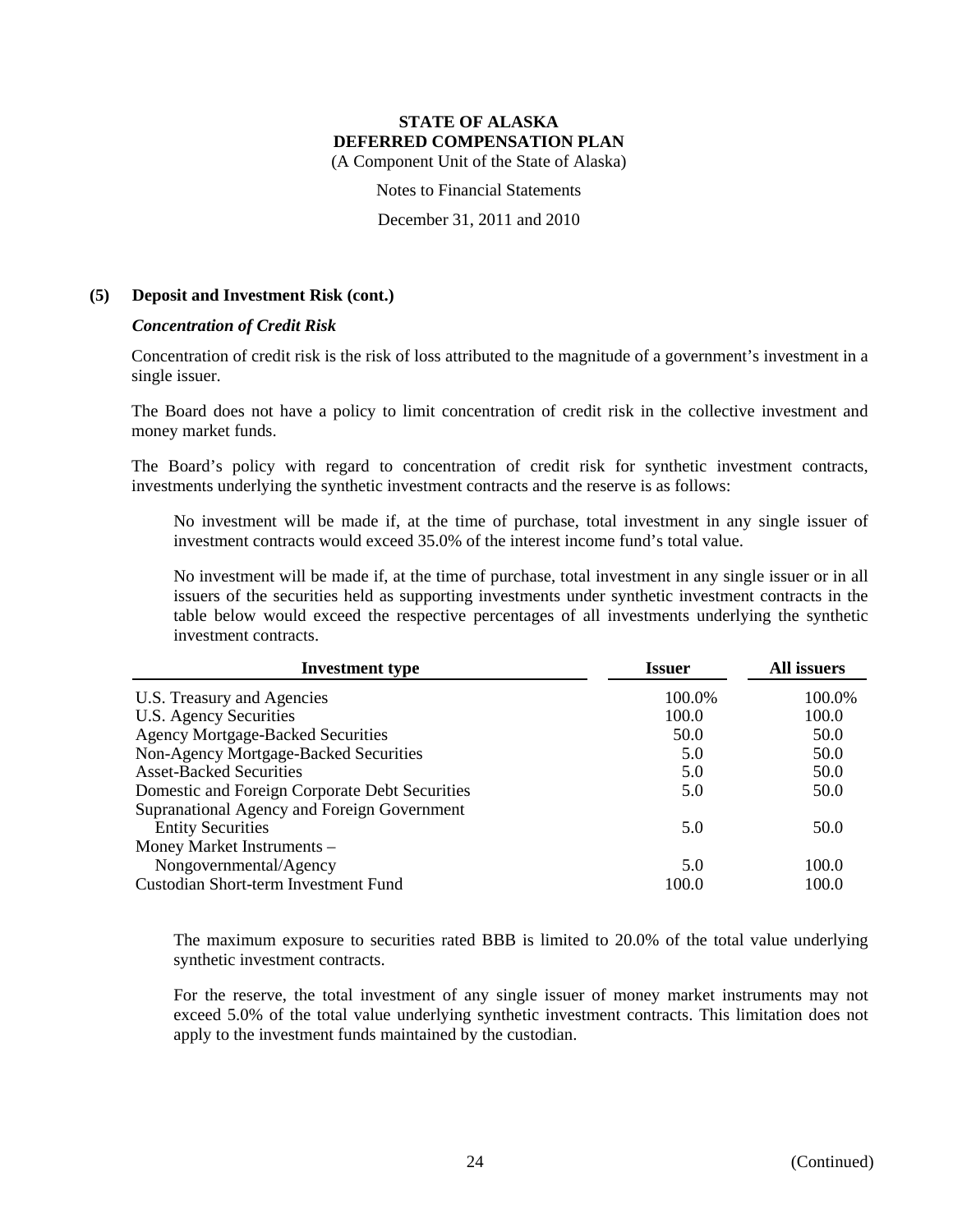(A Component Unit of the State of Alaska)

Notes to Financial Statements

December 31, 2011 and 2010

### **(5) Deposit and Investment Risk (cont.)**

The Boards policy with regard to concentration of credit risk for wholly owned pooled investments is as follows:

Equity holdings will be limited to 5.0% per issuer of the equity portfolio at the time of purchase,

With the exception of the U.S. Government or its agencies, fixed income holdings of any single issuer is limited to 2.0% of the total portfolio at the time of purchase,

With the exception of the U.S. Government or its agencies, money market holdings of any single issuer are limited to no more than 5.0% of the portfolio at the time of purchase. This limitation does not apply to the investment funds maintained by the custodian.

At December 31, 2011, the Plan invested assets included \$42.3 million in Federal National Mortgage Association (FNMA) securities, which represented 7.26% of the plan's total invested assets. FNMA is a U.S. Government Agency.

### *Foreign Currency Risk*

Foreign currency risk is the risk that changes in exchange rates will adversely affect the fair value of an investment or deposit.

The Board does not have a policy to limit foreign currency risk associated with collective investment funds. The Plan has exposure to foreign currency risk in the international equity and global balanced collective investment funds.

The Board's policy with regard to the interest income fund is to require that all investments underlying a synthetic investment contract be denominated in U.S. dollars.

The Board's policy with regard to pooled investments requires that all money market holdings be made in entities domiciled in the United States. The Board has no policy with regard to other pooled investments.

### *Custodial Credit Risk*

Custodial credit risk is the risk that, in the event of a bank failure, the deposits may not be returned. The Board does not have a policy for custodial credit risk. At December 31, 2011, the Plan's deposits were uncollateralized and uninsured.